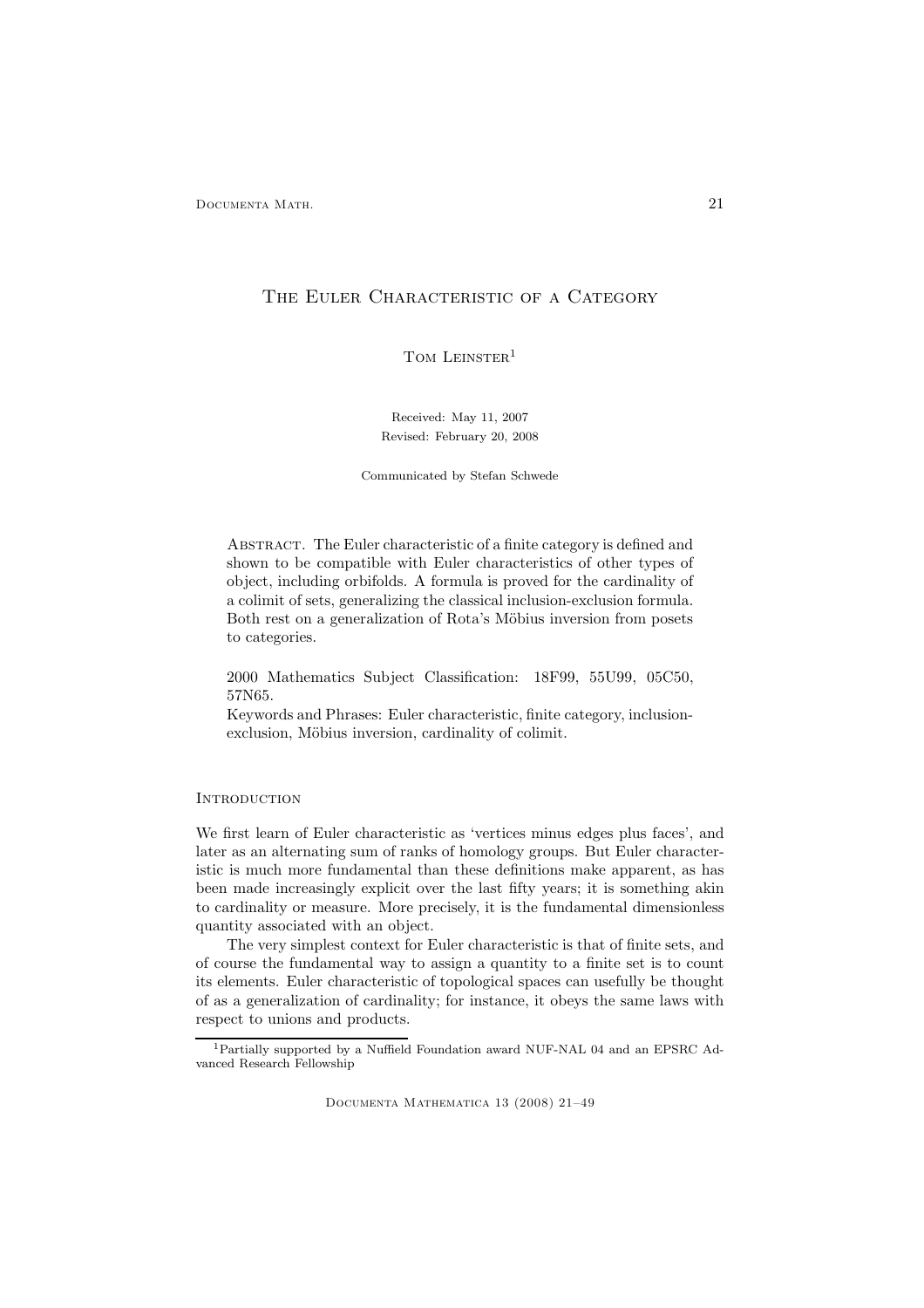In a more sophisticated context, integral geometry, Euler characteristic also emerges clearly as the fundamental dimensionless invariant. A subset of  $\mathbb{R}^n$  is *polyconvex* if it is a finite union of compact convex subsets. Let  $V_n$  be the vector space of finitely additive measures, invariant under Euclidean transformations, defined on the polyconvex subsets of  $\mathbb{R}^n$ . Hadwiger's Theorem [KR] states that dim  $V_n = n + 1$ . (See also [Sc2], and [MS] for an important application to materials science.) A natural basis consists of one d-dimensional measure for each  $d \in \{0, \ldots, n\}$ : for instance, {Euler characteristic, perimeter, area} when  $n = 2$ . Thus, up to scalar multiplication, Euler characteristic is the unique dimensionless measure on polyconvex sets.

Schanuel [Sc1] showed that for a certain category of polyhedra, Euler characteristic is determined by a simple universal property, making its fundamental nature transparent.

All of the above makes clear the importance of defining and understanding Euler characteristic in new contexts. Here we do this for finite categories.

Categories are often viewed as large structures whose main purpose is organizational. However, some different viewpoints will be useful here. A combinatorial point of view is that a category is a directed graph (objects and arrows) equipped with some extra structure (composition and identities). We will concentrate on finite categories (those with only finitely many objects and arrows), which also suits the combinatorial viewpoint, and the composition and identities will play a surprisingly minor role.

A topological point of view is that a category can be understood through its classifying space. This is formed by starting with one 0-cell for each object, then gluing in one 1-cell for each arrow, one 2-cell for each commutative triangle, and so on.

Both of these points of view will be helpful in what follows. The topological perspective is heavily used in the sequel [BL] to this paper.

With topology in mind, one might imagine simply transporting the definition of Euler characteristic from spaces to categories via the classifying space functor, as with other topological invariants: given a category A, define  $\chi(A)$ as the Euler characteristic of the classifying space BA. The trouble with this is that the Euler characteristic of BA is not always defined. Below we give a definition of the Euler characteristic of a category that agrees with the topological Euler characteristic when the latter exists, but is also valid in a range of situations when it does not. It is a rational number, not necessarily an integer.

A version of the definition can be given very succinctly. Let A be a finite category; totally order its objects as  $a_1, \ldots, a_n$ . Let Z be the matrix whose  $(i, j)$ -entry is the number of arrows from  $a_i$  to  $a_j$ . Let  $M = Z^{-1}$ , assuming that Z is invertible. Then  $\chi$ ( $\mathbb{A}$ ) is the sum of the entries of M. Of course, the reader remains to be convinced that this definition is the right one.

The foundation on which this work rests is a generalization of Möbius–Rota inversion  $(\S1)$ . Rota developed Möbius inversion for posets [R]; we develop it for categories. (A poset is viewed throughout as a category in which each hom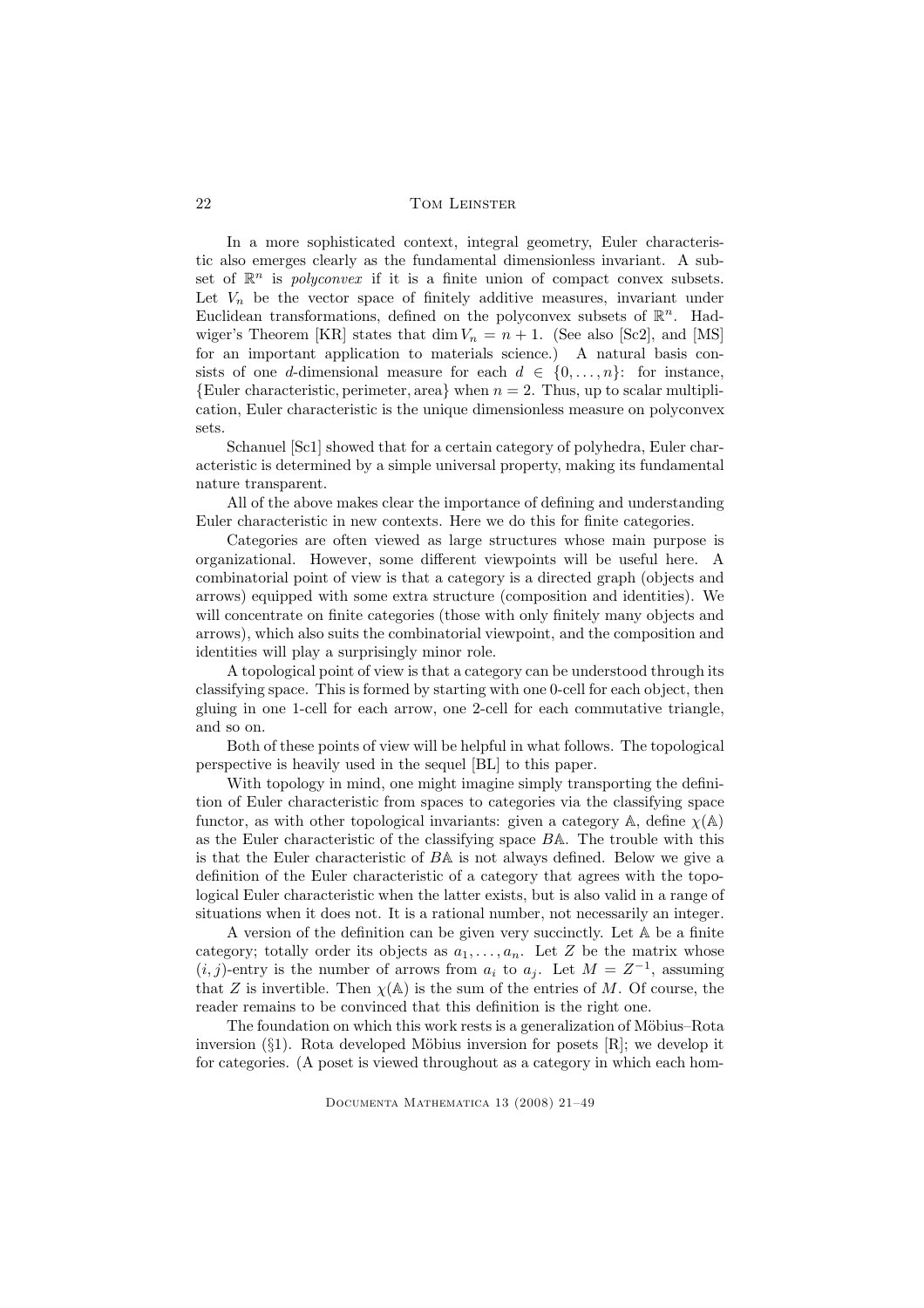set has at most one element: the objects are the elements of the poset, and there is an arrow  $a \longrightarrow b$  if and only if  $a \leq b$ .) This leads, among other things, to a 'representation formula': given any functor known to be a sum of representables, the formula tells us the representation explicitly. This in turn can be used to solve enumeration problems, in the spirit of Rota's paper.

However, the main application of this generalized Möbius inversion is to the theory of the Euler characteristic of a category  $(\S_2)$ . We actually use a different definition than the one just given, equivalent to it when  $Z$  is invertible, but valid for a wider class of categories. It depends on the idea of the 'weight' of an object of a category. The definition is justified in two ways: by showing that it enjoys the properties that the name would lead one to expect (behaviour with respect to products, fibrations, etc.), and by demonstrating its compatibility with Euler characteristics of other types of structure (groupoids, graphs, topological spaces, orbifolds). There is an accompanying theory of Lefschetz number.

The technology of Möbius inversion and weights also solves another problem: what is the cardinality of a colimit? For example, the union of a family of sets and the quotient of a set by a free action of a group are both examples of colimits of set-valued functors, and there are simple formulas for their cardinalities. (In the first case it is the inclusion-exclusion formula.) We generalize, giving a formula valid for any shape of colimit (§3).

Rota and his school proved a large number of results on Möbius inversion for posets. As we will see repeatedly, many are not truly order-theoretic: they are facts about categories in general. In particular, important theorems in Rota's original work [R] generalize from posets to categories (§4).

(The body of work on Möbius inversion in finite lattices is not, however, so ripe for generalization: a poset is a lattice just when the corresponding category has products, but a finite category cannot have products unless it is, in fact, a lattice.)

Other authors have considered different notions of Möbius inversion for categories; notably, there is that developed by Content, Lemay and Leroux [CLL] and independently by Haigh [H]. This generalizes both Rota's notion for posets and Cartier and Foata's for monoids [CF]. (Here a monoid is viewed as a oneobject category.) The relation between their approach and ours is discussed in §4. Further approaches, not discussed here, were taken by Dür  $[D]$  and Lück [Lü].

In the case of groupoids, our Euler characteristic of categories agrees with Baez and Dolan's groupoid cardinality [BD]. The cardinality of the groupoid of finite sets and bijections is  $e = 2.718...$ , and there are connections to exponential generating functions and the species of Joyal [J, BLL]. Paré has a definition of the cardinality of an endofunctor of the category of finite sets [Pa]; I do not know whether this can be related to the definition here of the Lefschetz number of an endofunctor.

The view of Euler characteristic as generalized cardinality is promoted in [Sc1], [BD] and [Pr1]. The appearance of a non-integral Euler characteristic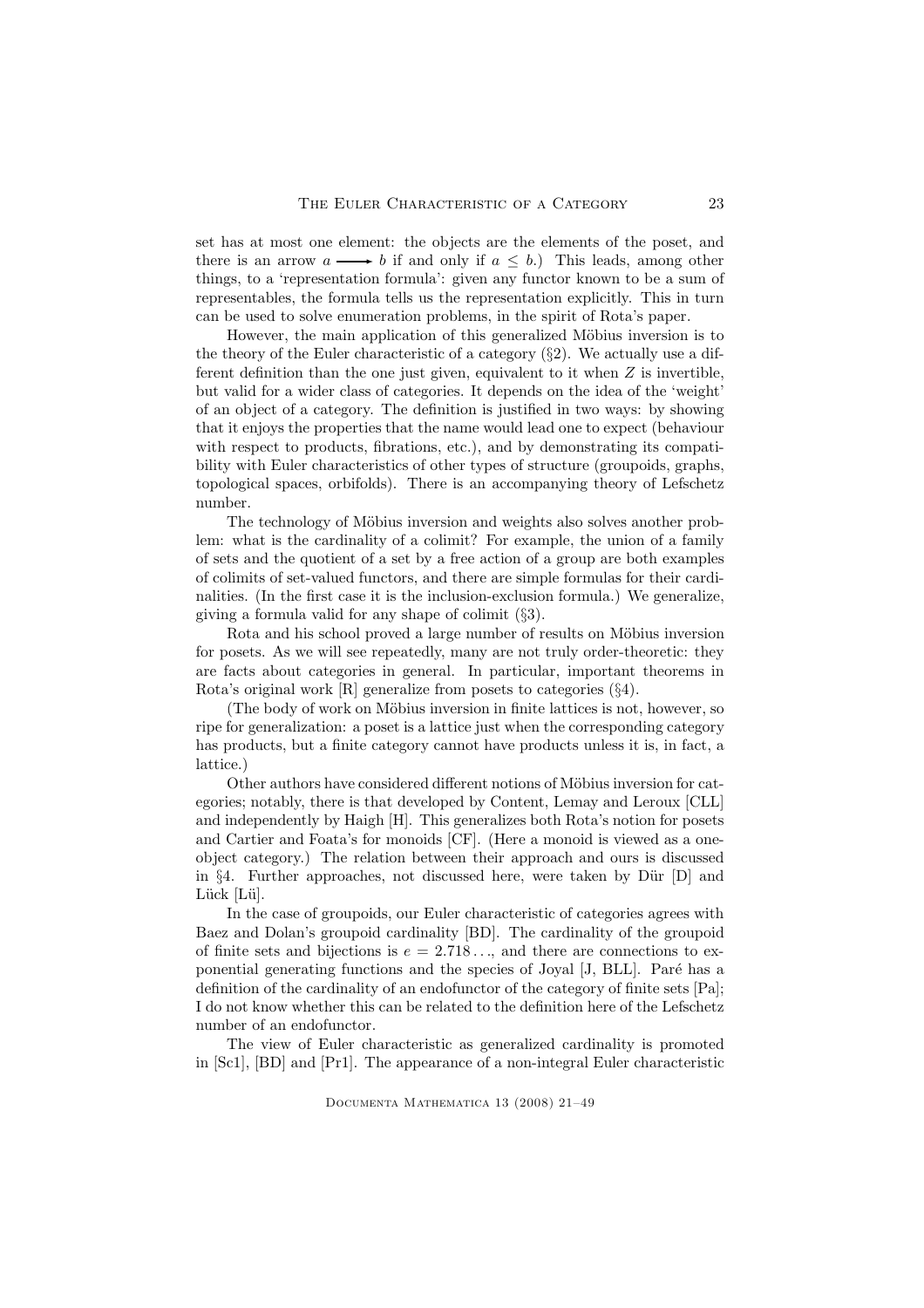is nothing new: see for instance Wall [Wl], Bass [Ba] and Cohen [Co], and the discussion of orbifolds in §2.

Ultimately it would be desirable to have the Euler characteristic of categories described by a universal property, as Schanuel did for polyhedra [Sc1]. For this, it may be necessary to relax the constraints of the present work, where for simplicity our categories are required to be finite and the coefficients are required to lie in the ring of rational numbers. Rather than asking, as below, 'does this category have Euler characteristic (in Q)?', we should perhaps ask 'in what rig (semiring) does the Euler characteristic of this category lie?' However, this is not pursued here.

Acknowledgements I thank John Baez, Andy Baker, Nick Gurski, Ieke Moerdijk, Urs Schreiber, Ivan Smith and Stephen Watson for inspiration and useful discussions. I am grateful to the Centre de Recerca Matemàtica, Barcelona, for their hospitality. I also thank the very helpful referee.

#### 1 MÖBIUS INVERSION

We consider a finite category  $A$ , writing ob  $A$  for its set of objects and, when a and b are objects,  $A(a, b)$  for the set of maps from a to b.

DEFINITION 1.1 We denote by  $R(A)$  the Q-algebra of functions ob  $A \times$  $ob \mathbb{A} \longrightarrow \mathbb{Q}$ , with pointwise addition and scalar multiplication, multiplication defined by

$$
(\theta \phi)(a,c) = \sum_{b \in \mathbb{A}} \theta(a,b) \phi(b,c)
$$

 $(\theta, \phi \in R(\mathbb{A}), a, c \in \mathbb{A})$ , and the Kronecker  $\delta$  as unit.

The zeta function  $\zeta_{\mathbb{A}} = \zeta \in R(\mathbb{A})$  is defined by  $\zeta(a, b) = |\mathbb{A}(a, b)|$ . If  $\zeta$  is invertible in  $R(\mathbb{A})$  then  $\mathbb A$  is said to *have Möbius inversion*; its inverse  $\mu_{\mathbb{A}} = \mu = \zeta^{-1}$  is the *Möbius function* of A.

If a total ordering is chosen on the n objects of  $A$  then  $R(A)$  can be regarded as the algebra of  $n \times n$  matrices over  $\mathbb{O}$ . The defining equations of the Möbius function are

$$
\sum_{b}\mu(a,b)\zeta(b,c)=\delta(a,c)=\sum_{b}\zeta(a,b)\mu(b,c)
$$

for all  $a, c \in A$ . By finite-dimensionality,  $\mu \zeta = \delta$  if and only if  $\zeta \mu = \delta$ .

The definitions above could be made for directed graphs rather than categories, since they do not refer to composition. However, this generality seems to be inappropriate. For example, the definition of Möbius inversion will lead to a definition of Euler characteristic, and if we use graphs rather than categories then we obtain something other than 'vertices minus edges'. Proposition 2.10 clarifies this point.

A different notion of Möbius inversion for categories has been considered; see §4.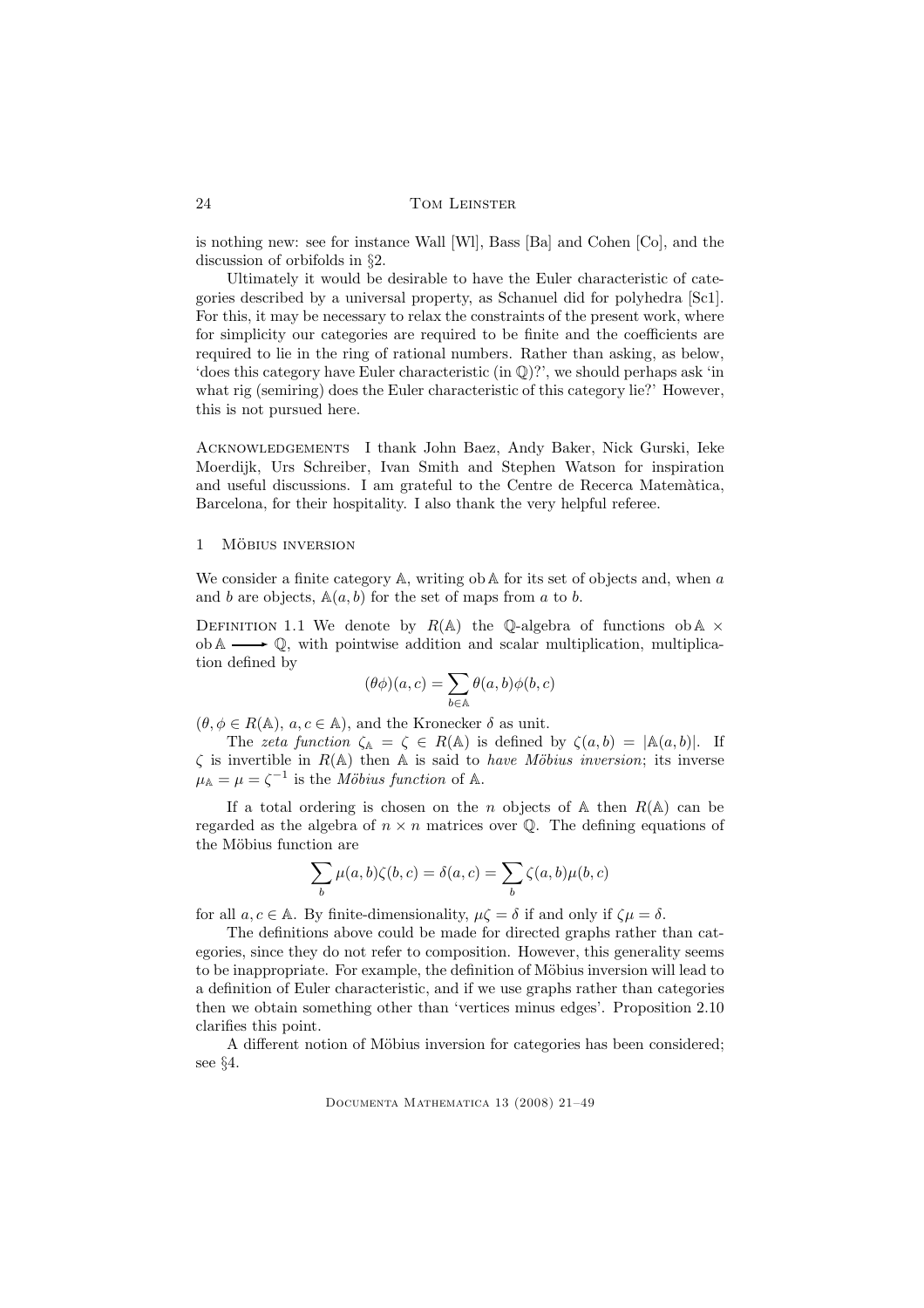EXAMPLES  $1.2$  a. Any finite poset A has Möbius inversion; this special case was investigated by Rota [R] and others. We may compute  $\mu(a, c)$  by induction on the number of elements between  $a$  and  $c$ :

$$
\mu(a,c)=\delta(a,c)-\sum_{b:a\leq b
$$

In particular,  $\mu(a, c) = 0$  unless  $a \leq c$ , and  $\mu(a, a) = 1$  for all a. See also Theorem 1.4 and Corollary 1.5.

- b. Let M be a finite monoid, regarded as a category with unique object  $\star$ . (The arrows of the category are the elements of the monoid, and composition in the category is multiplication in the monoid.) Then  $\zeta(\star, \star) = |M|$ , so  $\mu(\star,\star) = 1/|M|$ .
- c. Let  $N \geq 0$ . Write  $\mathbb{D}_N^{\text{inj}}$  for the category with objects  $0, \ldots, N$  whose maps  $a \longrightarrow b$  are the order-preserving injections  $\{1, \ldots, a\} \longrightarrow \{1, \ldots, b\}.$ Then  $\zeta(a, b) = \binom{b}{a}$ , and it is easily checked that  $\mu(a, b) = (-1)^{b-a} \binom{b}{a}$ . If we use surjections instead of injections then  $\zeta(a, b) = \binom{a-1}{b-1}$  and  $\mu(a, b) =$  $\label{eq:4} (-1)^{a-b}\tbinom{a-1}{b-1}.$

A category with Möbius inversion must be *skeletal* (isomorphic objects must be equal), for otherwise the matrix of  $\zeta$  would have two identical rows. The property of having Möbius inversion is not, therefore, invariant under equivalence of categories.

In general we cannot hope to just spot the Möbius function of a category. In  $1.3-1.7$  we make tools for computing Möbius functions. These cover large classes of categories, although not every finite skeletal category has Möbius inversion  $(1.11(d), (e))$ .

Let  $n \geq 0$ , let A be a category or a directed graph, and let  $a, b \in A$ . An  $n$ -path from a to b is a diagram

$$
a = a_0 \xrightarrow{f_1} a_1 \xrightarrow{f_2} \cdots \xrightarrow{f_n} a_n = b \tag{1}
$$

in A. It is a *circuit* if  $a = b$ , and (when A is a category) nondegenerate if no  $f_i$ is an identity.

LEMMA 1.3 The following conditions on a finite category  $A$  are equivalent:

- a. every idempotent in A is an identity
- b. every endomorphism in A is an automorphism
- c. every circuit in A consists entirely of isomorphisms.

PROOF (a)  $\Rightarrow$  (b) follows from the fact that if f is an element of a finite monoid then some positive power of  $f$  is idempotent. The other implications are straightforward.  $\square$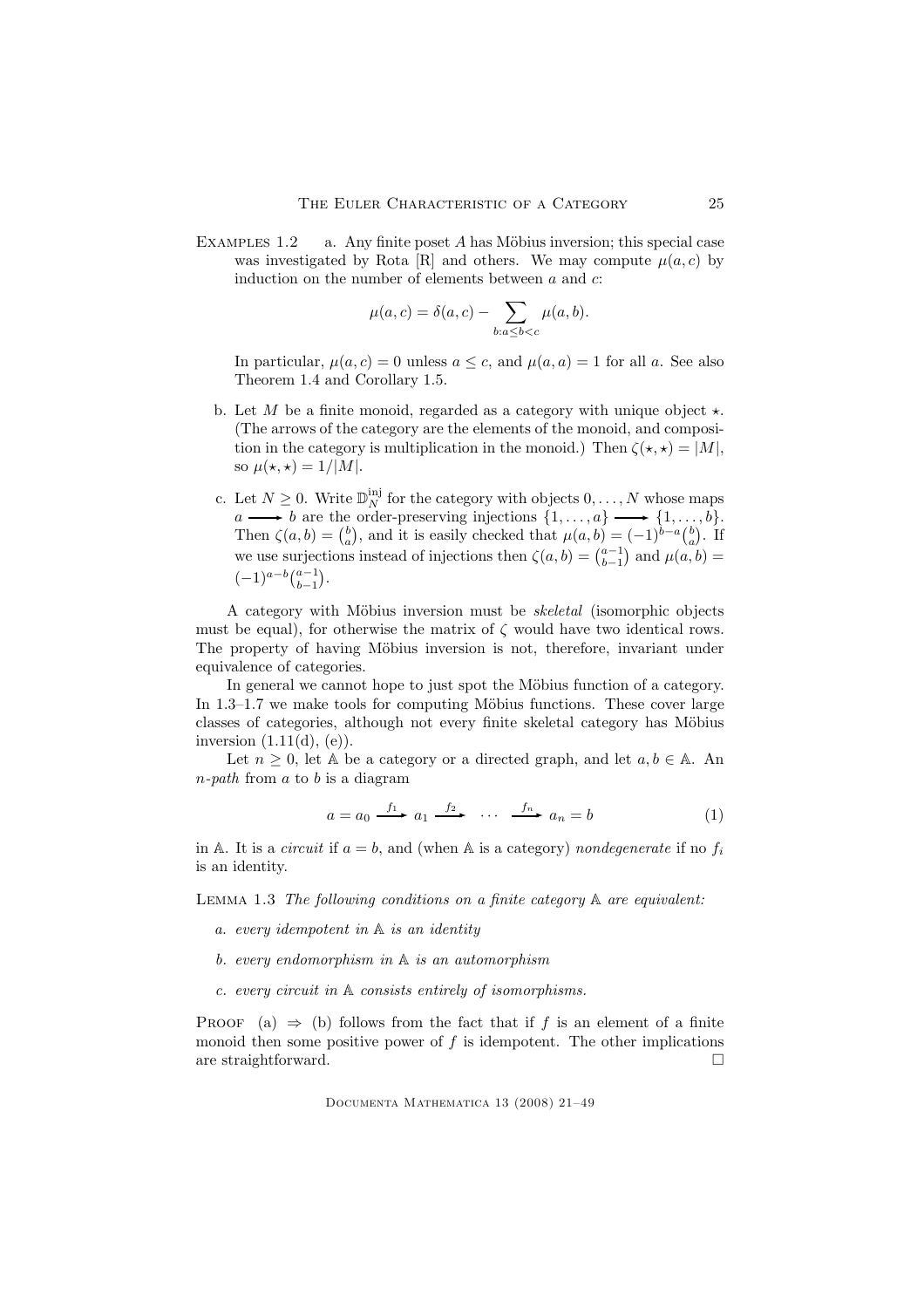THEOREM 1.4 Let  $A$  be a finite skeletal category in which the only idempotents are identities. Then  $A$  has Möbius inversion given by

$$
\mu(a,b) = \sum (-1)^n / |\mathrm{Aut}(a_0)| \cdots |\mathrm{Aut}(a_n)|
$$

where Aut(a) is the automorphism group of  $a \in A$  and the sum runs over all  $n \geq 0$  and paths (1) for which  $a_0, \ldots, a_n$  are all distinct.

PROOF First observe that for a path (1) in A, if  $a_0 \neq a_1 \neq \cdots \neq a_n$  then the  $a_i$ s are all distinct. Indeed, if  $0 \leq i \leq j \leq n$  and  $a_i = a_j$  then the sub-path running from  $a_i$  to  $a_j$  is a circuit, so by Lemma 1.3,  $f_{i+1}$  is an isomorphism, and by skeletality,  $a_i = a_{i+1}$ .

Now let  $a, c \in A$  and define  $\mu$  by the formula above. We have

$$
\sum_{b \in \mathbb{A}} \mu(a, b) \zeta(b, c) = \mu(a, c) \zeta(c, c) + \sum_{b:b \neq c} \mu(a, b) \zeta(b, c)
$$
  

$$
= |\text{Aut}(c)| \left\{ \mu(a, c) + \sum_{b:b \neq c, g \in \mathbb{A}(b, c)} \mu(a, b) / |\text{Aut}(c)| \right\}
$$
  

$$
= |\text{Aut}(c)| \left\{ \mu(a, c) + \sum_{c \in \mathbb{A}(b, c)} \mu(a, b) / |\text{Aut}(a_{c})| \right\},
$$

where the last sum is over all  $n \geq 0$  and paths

$$
a = a_0 \xrightarrow{f_1} \cdots \xrightarrow{f_n} a_n = b \xrightarrow{g} c
$$

such that  $a_0 \neq \cdots \neq a_n \neq c$ . By definition of  $\mu$ , the term in braces collapses to 0 if  $a \neq c$  and to 1/|Aut(a)| if  $a = c$ . Hence  $\sum_b \mu(a, b) \zeta(b, c) = \delta(a, c)$ , as  $\Box$  required.  $\Box$ 

COROLLARY 1.5 Let  $A$  be a finite skeletal category in which the only endomor $phisms$  are identities. Then  $A$  has Möbius inversion given by

$$
\mu(a,b)=\sum_{n\geq 0}(-1)^n|\{nondegenerate\ n\text{-paths from}\ a\ to\ b\}|\in\mathbb{Z}.
$$

 $\Box$ 

When A is a poset, this is Philip Hall's theorem (Proposition 3.8.5 of [St] and Proposition 6 of [R]).

An epi-mono factorization system  $(\mathcal{E}, \mathcal{M})$  on a category A consists of a class  $\mathcal E$  of epimorphisms in A and a class M of monomorphisms in A, satisfying axioms  $[FK]$ . The axioms imply that every map f in A can be expressed as me for some  $e \in \mathcal{E}$  and  $m \in \mathcal{M}$ , and that this factorization is essentially unique: the other pairs  $(e', m') \in \mathcal{E} \times \mathcal{M}$  satisfying  $m'e' = f$  are those of the form  $(ie, mi^{-1})$  where i is an isomorphism. Typical examples are the categories of sets, groups and rings, with  $\mathcal E$  as all surjections and  $\mathcal M$  as all injections.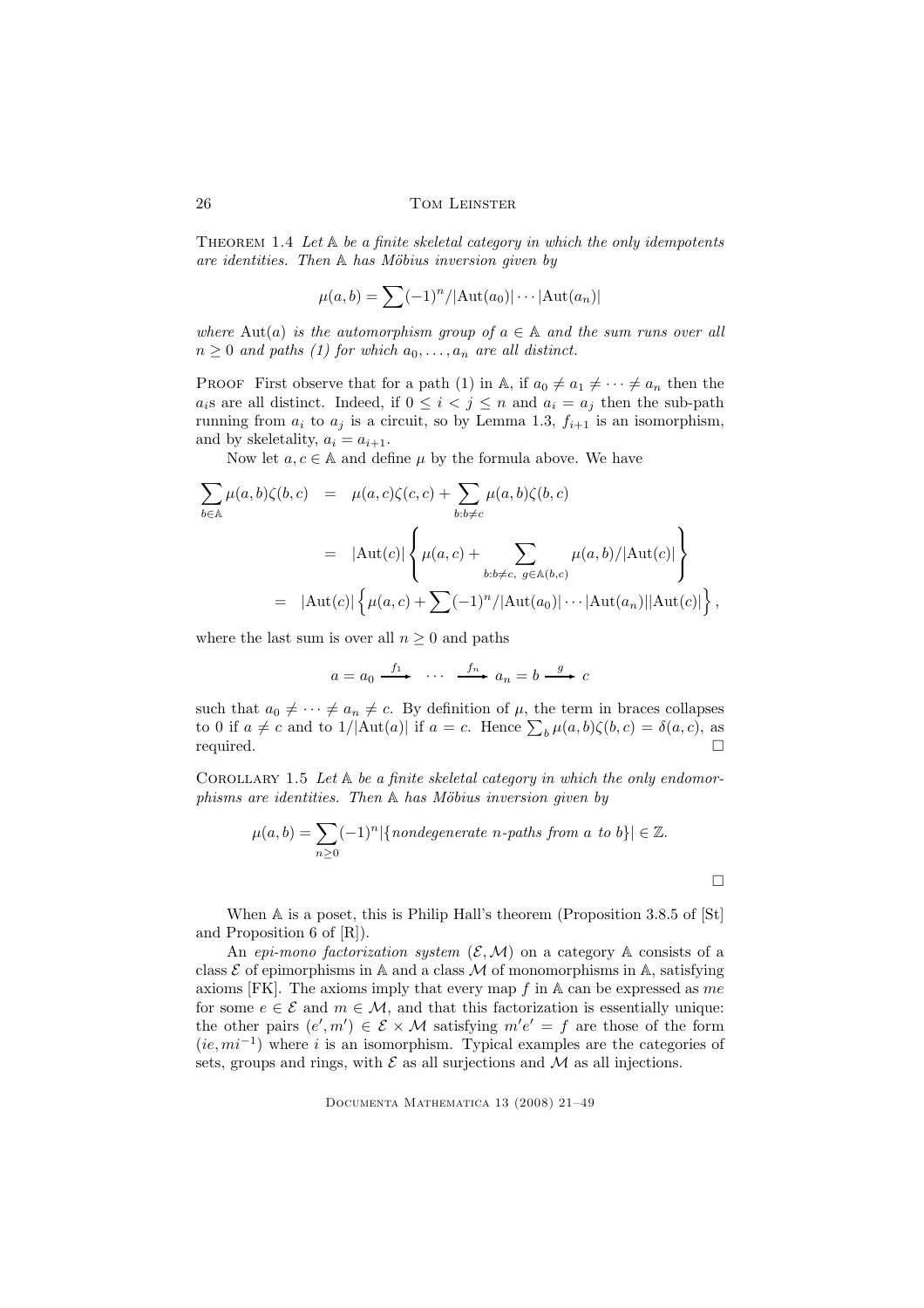THEOREM 1.6 Let  $A$  be a finite skeletal category with an epi-mono factorization system  $(\mathcal{E}, \mathcal{M})$ . Then A has Möbius inversion given by

$$
\mu(a,b) = \sum (-1)^n / |\text{Aut}(a_0)| \cdots |\text{Aut}(a_n)|
$$

where the sum is over all  $n \ge r \ge 0$  and paths (1) such that  $a_0, \ldots, a_r$  are distinct,  $a_r, \ldots, a_n$  are distinct,  $f_1, \ldots, f_r \in \mathcal{M}$ , and  $f_{r+1}, \ldots, f_n \in \mathcal{E}$ .

PROOF The objects of  $A$  and the arrows in  $\mathcal E$  determine a subcategory of  $A$ , also denoted  $\mathcal{E}$ ; it satisfies the hypotheses of Theorem 1.4 and therefore has Möbius inversion. The same is true of  $\mathcal{M}$ .

Any element  $\alpha \in \mathbb{Q}^{\text{ob}\,\mathbb{A}} = \prod_{\alpha \in \mathbb{A}} \mathbb{Q}$  gives rise to an element of  $R(\mathbb{A})$ , also denoted  $\alpha$  and defined by  $\alpha(a, b) = \delta(a, b)\alpha(b)$ . This defines a multiplicationpreserving map from  $\mathbb{Q}^{\text{ob } A}$  to  $R(A)$ , where the multiplication on  $\mathbb{Q}^{\text{ob } A}$  is coordinatewise. We have elements  $\text{Aut}$  and  $1/\text{Aut}$  of  $\mathbb{Q}^{\text{ob A}}$ , where, for instance,  $|Aut|(a) = |Aut(a)|.$ 

By the essentially unique factorization property,  $\zeta_{A} = \zeta_{E} \cdot \frac{1}{|Aut|} \cdot \zeta_{M}$ . Hence A has Möbius function  $\mu_{\mathbb{A}} = \mu_{\mathcal{M}} \cdot |\text{Aut}| \cdot \mu_{\mathcal{E}}$ . Theorem 1.4 applied to  $\mu_{\mathcal{M}}$  and  $\mu_{\mathcal{E}}$  then gives the formula claimed.

EXAMPLE 1.7 Let  $N \geq 0$  and write  $\mathbb{F}_N$  for the full subcategory of **Set** with objects  $1, \ldots, N$ , where *n* denotes a (chosen) *n*-element set. Let  $\mathcal{E}$  be the set of surjections in  $\mathbb{F}_N$  and M the set of injections; then  $(\mathcal{E}, \mathcal{M})$  is an epi-mono factorization system. Theorem 1.6 gives a formula for the inverse of the matrix  $(i^j)_{i,j}$ . For instance, take  $N = 3$ ; then  $\mu(1, 2)$  may be computed as follows:

| Paths                                                                                                    | Contribution to sum      |
|----------------------------------------------------------------------------------------------------------|--------------------------|
| $1 \xrightarrow{2} 2$                                                                                    | $-2/1!2! = -1$           |
| $1 \xrightarrow{3} 3 \xrightarrow{6} 2$                                                                  | $3 \cdot 6/1!3!2! = 3/2$ |
| $1 \xrightarrow{2} 2 \xrightarrow{6} 3 \xrightarrow{6} 2 \xrightarrow{-2 \cdot 6 \cdot 6} 1!2!3!2! = -3$ |                          |

Here '1  $\stackrel{2}{\longrightarrow}$  2' means that there are 2 monomorphisms from 1 to 2, '3  $\stackrel{6}{\longrightarrow}$  2' that there are 6 epimorphisms from 3 to 2, etc. Hence  $\mu(1,2) = -1+3/2-3=$  $-5/2.$ 

One of the uses of the Möbius function is to calculate Euler characteristic  $(\S 2)$ . Another is to calculate representations. Specifically, suppose that we have a **Set**-valued functor known to be *familially representable*, that is, a coproduct of representables. The Yoneda Lemma tells us that the family of representing objects is unique (up to isomorphism). But if we have Möbius inversion, there is actually a formula for it:

PROPOSITION 1.8 Let  $A$  be a finite category with Möbius inversion and let  $X : \mathbb{A} \longrightarrow$  Set be a functor satisfying

$$
X \cong \sum_a r(a) \mathbb{A}(a,-)
$$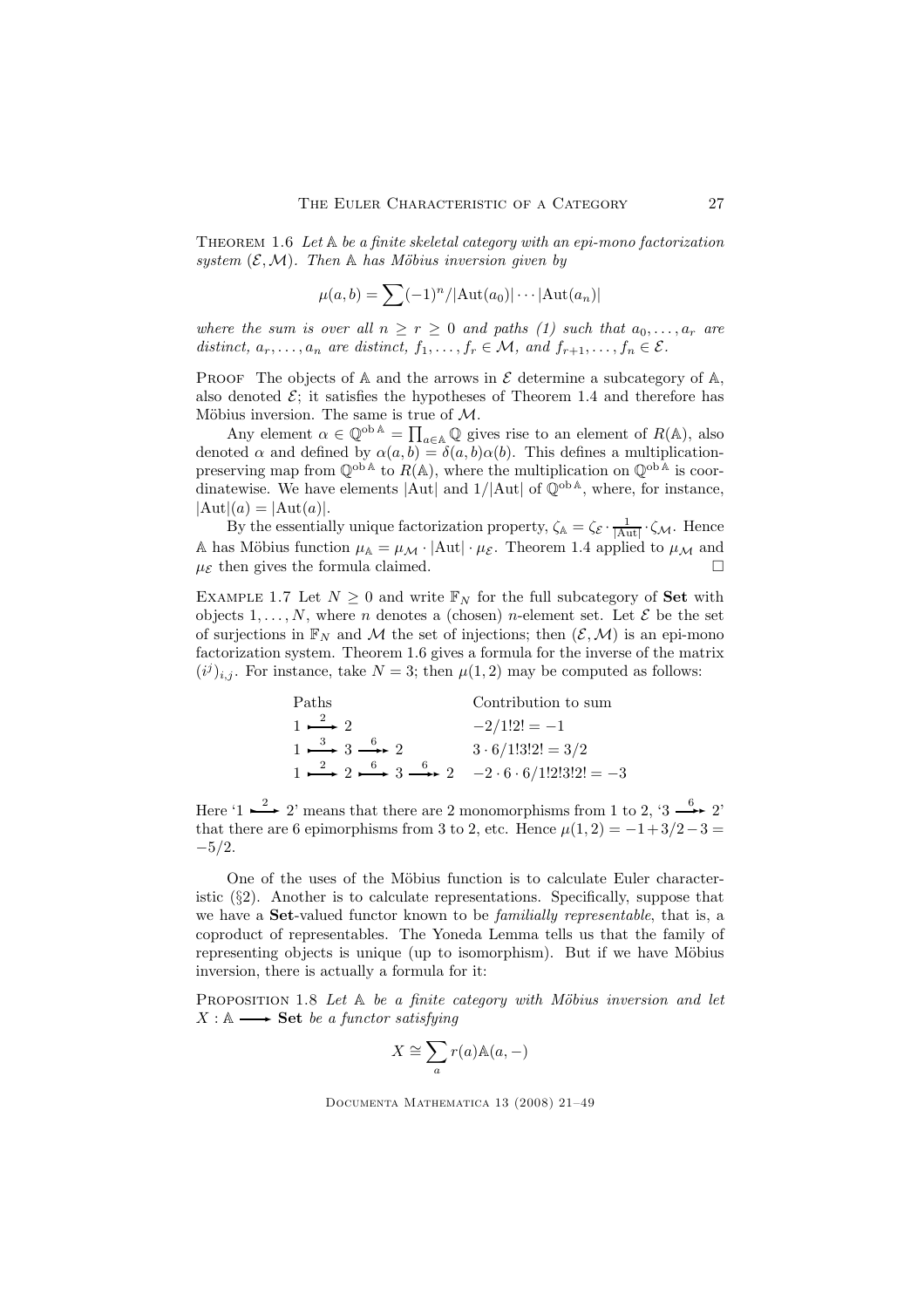for some natural numbers  $r(a)$   $(a \in A)$ . Then

$$
r(a) = \sum_b |X(b)| \mu(b,a)
$$

for all  $a \in \mathbb{A}$ .

In the first formula,  $\sum$  denotes coproduct of **Set**-valued functors.

PROOF Follows from the definition of Möbius function.  $\Box$ 

In the spirit of Rota's programme, this can be applied to solve counting problems, as illustrated by the following standard example.

EXAMPLE 1.9 A *derangement* is a permutation without fixed points. We calculate  $d_n$ , the number of derangements of n letters.

Fix  $N \geq 0$ . Take the category  $\mathbb{D}_N^{\text{inj}}$  of Example 1.2(c) and the functor  $S: \mathbb{D}_N^{\text{inj}} \longrightarrow$  Set defined as follows:  $S(n)$  is  $S_n$ , the underlying set of the *n*th symmetric group, and if  $f \in \mathbb{D}_N^{\text{inj}}(m, n)$  and  $\tau \in S_m$ , the induced permutation  $S_f(\tau) \in S_n$  acts as  $\tau$  on the image of f and fixes all other points. Any permutation consists of a derangement together with some fixed points, so there is an isomorphism of sets

$$
S_n \cong \sum_m d_m \mathbb{D}_N^{\text{inj}}(m,n)
$$

where  $\sum$  denotes disjoint union. Then by Proposition 1.8 and Example 1.2(c),

$$
d_n = \sum_m |S_m| \mu(m, n) = \sum_m m! (-1)^{n-m} {n \choose m} = n! \left(\frac{1}{0!} - \frac{1}{1!} + \dots + \frac{(-1)^n}{n!}\right).
$$

To set up the theory of Euler characteristic we will not need the full strength of Möbius invertibility; the following suffices.

DEFINITION 1.10 Let  $A$  be a finite category. A weighting on  $A$  is a function  $k^{\bullet}:$  ob  $\mathbb{A} \longrightarrow \mathbb{Q}$  such that for all  $a \in \mathbb{A}$ ,

$$
\sum_b \zeta(a,b) k^b = 1.
$$

A coweighting  $k_{\bullet}$  on  $\mathbb{A}$  is a weighting on  $\mathbb{A}^{\text{op}}$ .

Note that  $A$  has Möbius inversion if and only if it has a unique weighting, if and only if it has a unique coweighting; they are given by

$$
k^a = \sum_b \mu(a, b), \qquad k_b = \sum_a \mu(a, b).
$$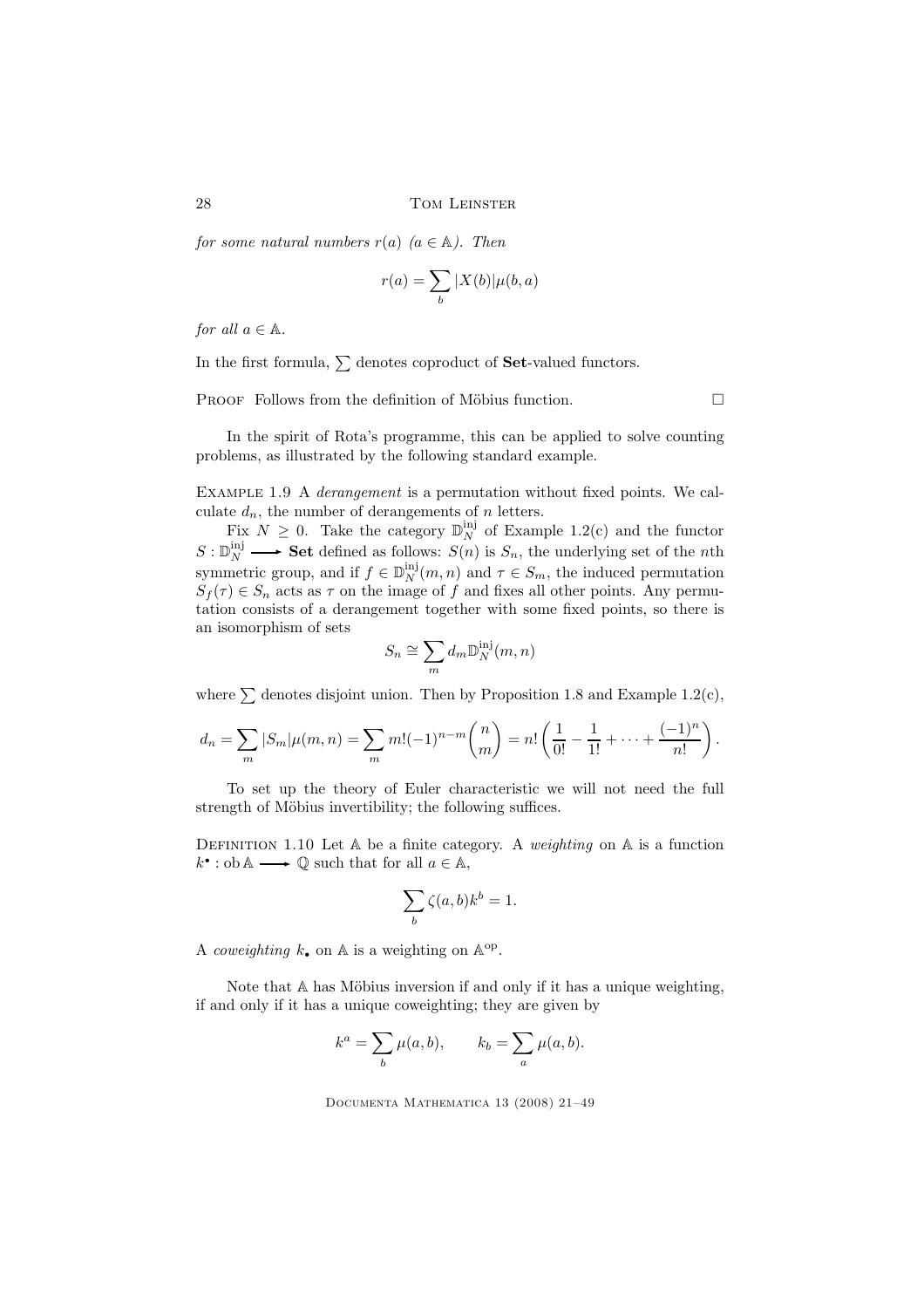EXAMPLES 1.11 a. Let  $\mathbb L$  be the category



Then the unique weighting  $k^{\bullet}$  on  $\mathbb{L}$  is  $(k^a, k^{b_1}, k^{b_2}) = (-1, 1, 1)$ .

- b. Let  $M$  be a finite monoid, regarded as a category with unique object  $\star$ . Again there is a unique weighting  $k^{\bullet}$ , with  $k^{\star} = 1/|M|$ .
- c. If A has a terminal object 1 then  $\delta(-, 1)$  is a weighting on A.
- d. A finite category may admit no weighting at all. (This can happen even when the category is Cauchy-complete, in the sense defined in the Appendix.) An example is the category A with objects and arrows



where if  $a_i \xrightarrow{p} a_j \xrightarrow{q} a_k$  and neither p nor q is an identity then  $q \circ p = f_{ik}.$ 

e. A category may certainly have more than one weighting: for instance, if A is the category consisting of two objects and a single isomorphism between them, a weighting on A is any pair of rational numbers whose sum is 1. But even a skeletal category may admit more than one weighting. Indeed, the full subcategories  $\mathbb{B} = \{a_1, a_2\}$  and  $\mathbb{C} = \{a_1, a_2, a_3\}$  of the category A of the previous example both have a 1-dimensional space of weightings.

In contrast to Möbius invertibility, the property of admitting at least one weighting is invariant under equivalence:

LEMMA 1.12 Let  $A$  and  $B$  be equivalent finite categories. Then  $A$  admits a weighting if and only if B does.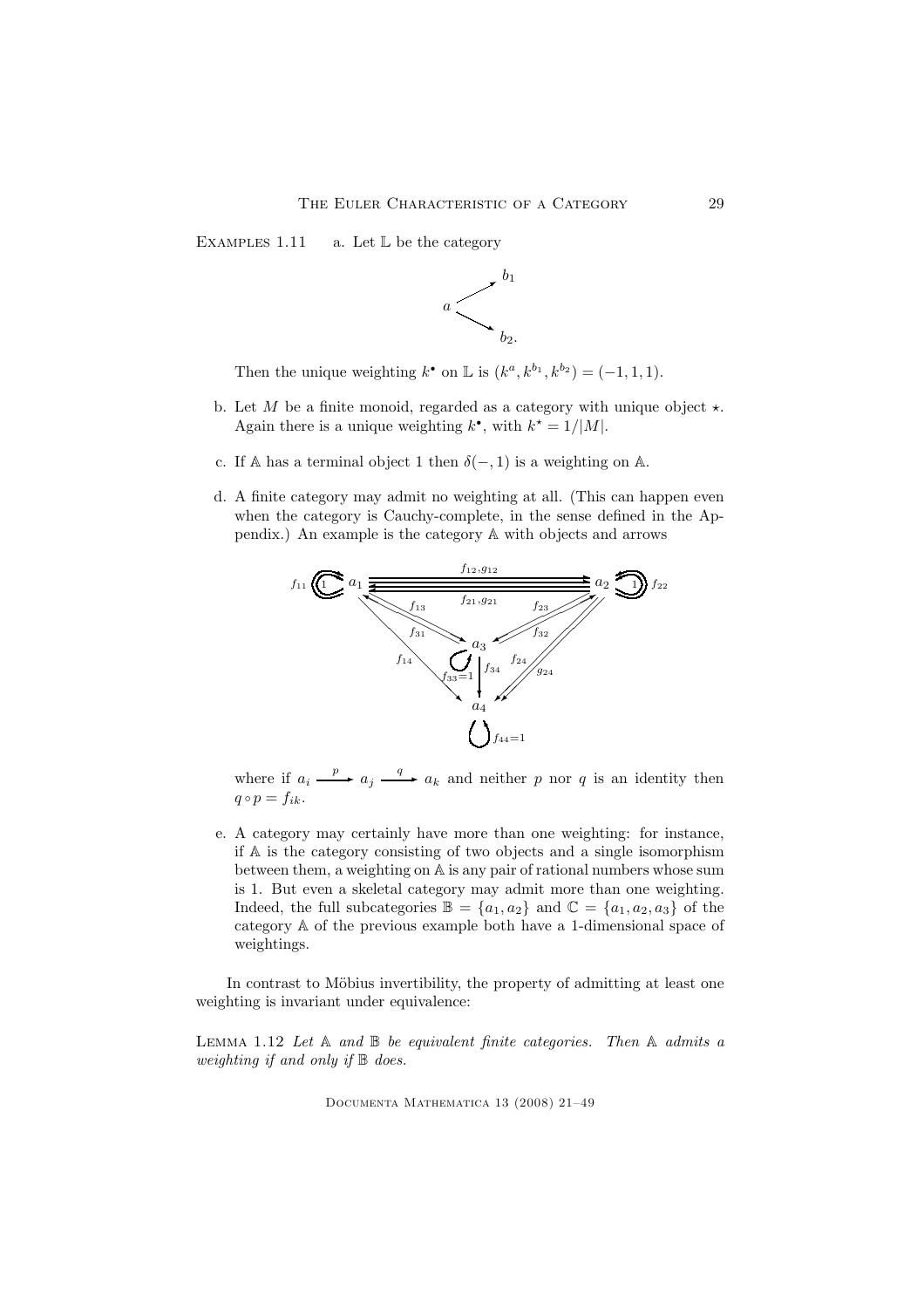PROOF Let  $F : \mathbb{A} \longrightarrow \mathbb{B}$  be an equivalence. Given  $a \in \mathbb{A}$ , write  $C_a$  for the number of objects in the isomorphism class of a. Take a weighting  $l^{\bullet}$  on  $\mathbb{B}$  and put  $k^a = \left(\sum_{b:b \cong F(a)} l^b\right) / C_a$ . I claim that  $k^{\bullet}$  is a weighting on A.

To prove this, choose representatives  $a_1, \ldots, a_m$  of the isomorphism classes of objects of A; then  $F(a_1), \ldots, F(a_m)$  are representatives of the isomorphism classes of objects of  $\mathbb B$ . Let  $a' \in \mathbb A$ . For any  $a \in \mathbb A$ , the numbers  $\zeta(a', a)$  and  $k^a$ depend only on the isomorphism class of a. Hence

$$
\sum_{a \in \mathbb{A}} \zeta(a', a) k^{a} = \sum_{i=1}^{m} \sum_{a : a \cong a_{i}} \zeta(a', a) k^{a}
$$

$$
= \sum_{i=1}^{m} C_{a_{i}} \zeta(a', a_{i}) k^{a_{i}}
$$

$$
= \sum_{i=1}^{m} \sum_{b : b \cong F(a_{i})} \zeta(a', a_{i}) l^{b}
$$

$$
= \sum_{b \in \mathbb{B}} \zeta(F(a'), b) l^{b}
$$

$$
= 1,
$$

as required.  $\Box$ 

Weightings and Möbius functions are compatible with sums and products of categories. We write  $\sum_{i\in I} A_i$  for the sum of a family  $(A_i)_{i\in I}$  of categories, also called the coproduct or disjoint union and written  $\prod_{i\in I} A_i$ . The following lemma is easily verified.

LEMMA 1.13 Let  $n \geq 0$  and let  $\mathbb{A}_1, \ldots, \mathbb{A}_n$  be finite categories.

a. If each  $\mathbb{A}_i$  has a weighting  $k_i^*$  then  $\sum_i \mathbb{A}_i$  has a weighting l<sup>\*</sup> given by  $l^a = k_i^a$  whenever  $a \in \mathbb{A}_i$ . If each  $\mathbb{A}_i$  has Möbius inversion then so does  $\sum_i \mathbb{A}_i$ , where for  $a \in \mathbb{A}_i$  and  $b \in \mathbb{A}_j$ ,

$$
\mu_{\sum \mathbb{A}_k}(a,b) = \left\{ \begin{array}{ll} \mu_{\mathbb{A}_i}(a,b) & \textit{if } i = j \\ 0 & \textit{otherwise.} \end{array} \right.
$$

b. If each  $\mathbb{A}_i$  has a weighting  $k_i^*$  then  $\prod_i \mathbb{A}_i$  has a weighting l<sup>\*</sup> given by  $l^{(a_1,...,a_n)} = k_1^{a_1} \cdots k_n^{a_n}$ . If each  $\mathbb{A}_i$  has Möbius inversion then so does  $\prod_i \mathbb{A}_i$ , with  $\prod_i \mathbb{A}_i$ , with

$$
\mu_{\prod \mathbb{A}_i}((a_1,\ldots,a_n),(b_1,\ldots,b_n)) = \mu_{\mathbb{A}_1}(a_1,b_1)\cdots \mu_{\mathbb{A}_n}(a_n,b_n).
$$

Thinking of  $R(\mathbb{A})$  as a matrix algebra (as described after Definition 1.1), the part of (a) concerning Möbius inversion merely says that the inverse of a block sum of matrices is the block sum of the inverses.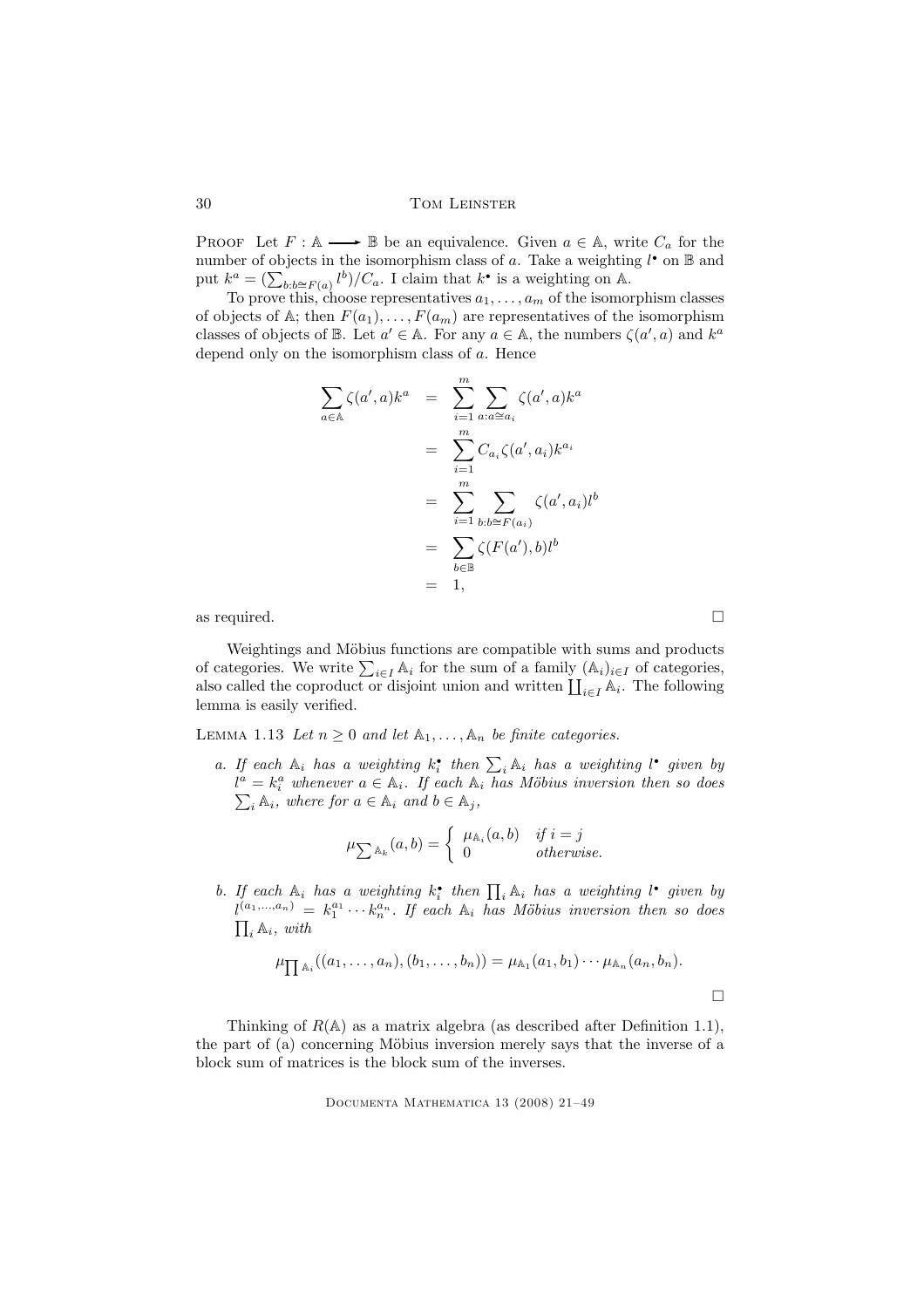To every **Set**-valued functor  $X$  there is assigned a 'category of elements'  $E(X)$ . (See the Appendix for a review of definitions.) This is also true of functors  $X$  taking values in  $\text{Cat}$ , the category of small categories and functors, even when  $X$  is only a weak or 'pseudo' functor. We say that a **Set**- or **Cat**valued functor X is finite if  $\mathbb{E}(X)$  is finite. When the domain category A is finite, this just means that each set or category  $X(a)$  is finite.

LEMMA 1.14 Let  $A$  be a finite category and  $X : A \longrightarrow$  Cat a finite weak functor. Suppose that we have weightings on  $A$  and on each  $X(a)$ , all written k<sup>•</sup>. Then there is a weighting on  $\mathbb{E}(X)$  defined by  $k^{(a,x)} = k^a k^x$  ( $a \in \mathbb{A}$ ,  $x \in X(a)$ ).

PROOF Let  $a \in A$  and  $x \in X(a)$ . Then

$$
\sum_{(b,y)\in\mathbb{E}(X)} \zeta((a,x),(b,y))k^b k^y = \sum_b \sum_{f\in\mathbb{A}(a,b)} \left(\sum_{y\in X(b)} \zeta((X(f))x,y)k^y\right) k^b
$$
  

$$
= \sum_b \zeta(a,b)k^b = 1.
$$

This result will be used to show how Euler characteristic behaves with respect to fibrations.

#### 2 Euler characteristic

In this section, the Euler characteristic of a category is defined and its basic properties are established. The definition is justified by a series of propositions showing its compatibility with the Euler characteristics of other types of object: graphs, topological spaces, and orbifolds. There follows a brief discussion of the Lefschetz number of an endofunctor.

LEMMA 2.1 Let  $\mathbb A$  be a finite category,  $k^{\bullet}$  a weighting on  $\mathbb A$ , and  $k_{\bullet}$  a coweighting on A. Then  $\sum_{a} k^a = \sum_{a} k_a$ .

**PROOF** 

$$
\sum_{b} k^{b} = \sum_{b} \left( \sum_{a} k_{a} \zeta(a, b) \right) k^{b} = \sum_{a} k_{a} \left( \sum_{b} \zeta(a, b) k^{b} \right) = \sum_{a} k_{a}.
$$

If A admits a weighting but no coweighting then  $\sum_{a} k^a$  may depend on the weighting  $k^{\bullet}$  chosen: see Example 4.8 of [BL].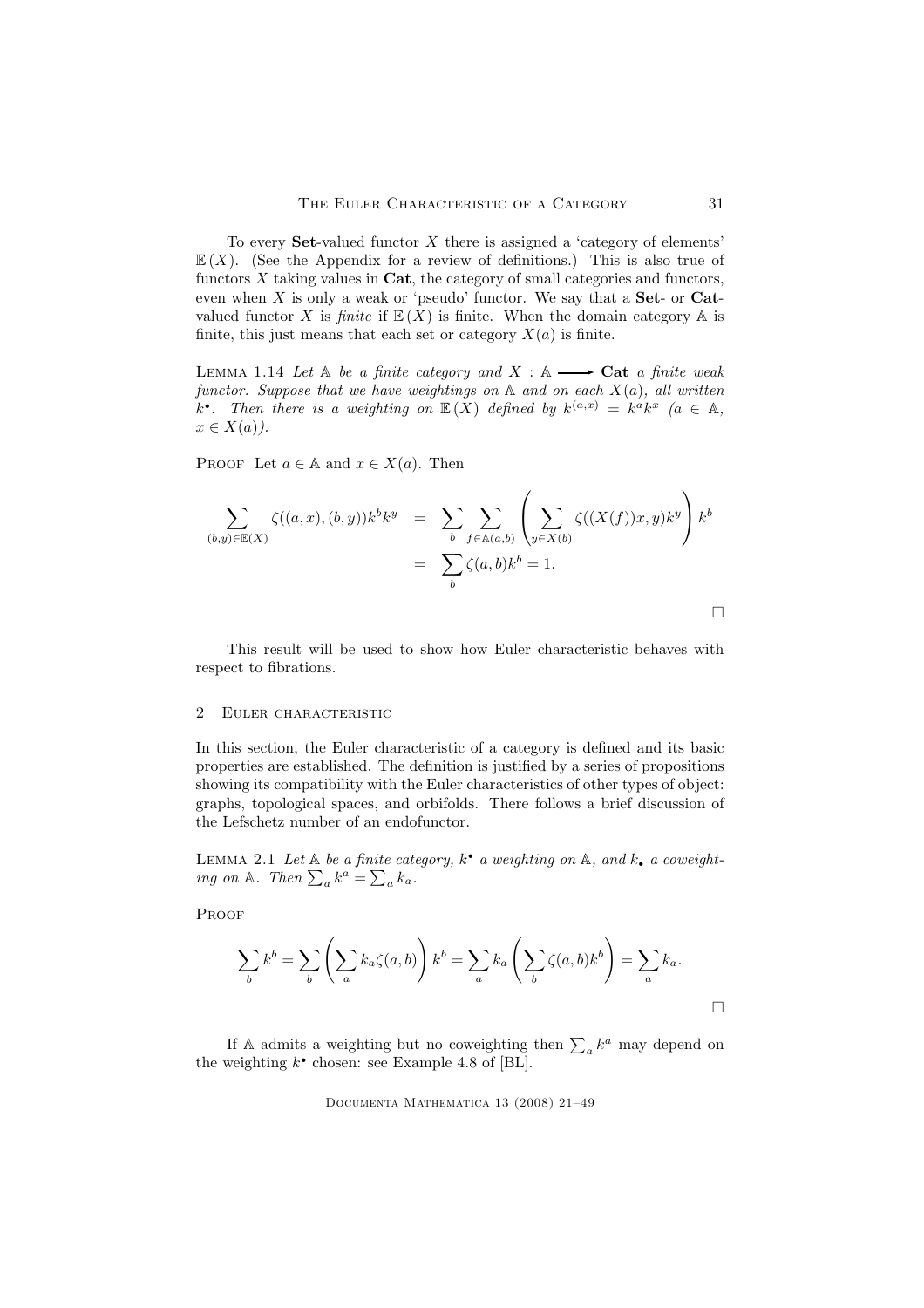DEFINITION 2.2 A finite category  $\mathbb A$  has Euler characteristic if it admits both a weighting and a coweighting. Its Euler characteristic is then

$$
\chi(\mathbb{A}) = \sum_{a} k^{a} = \sum_{a} k_{a} \in \mathbb{Q}
$$

for any weighting  $k^{\bullet}$  and coweighting  $k_{\bullet}$ .

With the Gauss–Bonnet Theorem in mind, one might think of weight as an analogue of curvature: summed over the whole structure, it yields the Euler characteristic.

 $\sum_{a,b} \mu(a, b)$ , as in the Introduction. Any category A with Möbius inversion has Euler characteristic,  $\chi(A)$  =

EXAMPLES 2.3 a. If A is a finite discrete category then  $\chi(A) = |ob A|$ .

- b. If M is a finite monoid then  $\chi(M) = 1/|M|$ . (We continue to view monoids as one-object categories.) When  $M$  is a group, this can be understood as follows:  $M$  acts freely on the contractible space  $EM$ , which has Euler characteristic 1; one would therefore expect the quotient space  $BM$  to have Euler characteristic  $1/|M|$ . (Compare [WI] and [Co].)
- c. By Corollary 1.5, a finite poset A has Euler characteristic  $\sum_{n\geq 0}(-1)^n c_n \in \mathbb{Z}$ , where  $c_n$  is the number of chains in A of length  $\overline{n}$ . (See [Pu], [Fo], [R] and [Fa] for connections with poset homology, and §4 for further comparisons with the Rota theory.) More generally, the results of §1 lead to formulas for the Euler characteristic of any finite category that either has no non-trivial idempotents or admits an epi-mono factorization system.

For example, let A be a category with no non-trivial idempotents. Let B be a skeleton of A, that is, a full subcategory containing exactly one object from each isomorphism class of A. Theorem 1.4 tells us that  $\mathbb B$  has Möbius inversion and gives us a formula for its Möbius function, hence for its Euler characteristic. Proposition 2.4(b) below then implies that  $A$ has Euler characteristic, equal to that of B.

- d. By 1.11(c) and its dual, if A has Euler characteristic and either an initial or a terminal object then  $\chi(A) = 1$ ; moreover, if A has both an initial and a terminal object then it does have Euler characteristic. This applies, for instance, to the category  $\mathbb C$  of 1.11(e). Hence having Möbius inversion is a strictly stronger property than having Euler characteristic, even for skeletal categories.
- e. Euler characteristic is not invariant under Morita equivalence. Recall that categories  $A$  and  $B$  are *Morita equivalent* if their presheaf categories [ $\mathbb{A}^{\text{op}}, \mathbf{Set}$ ] and [ $\mathbb{B}^{\text{op}}, \mathbf{Set}$ ] are equivalent; see [Bo], for instance. Equivalent categories are Morita equivalent, but not conversely. For instance,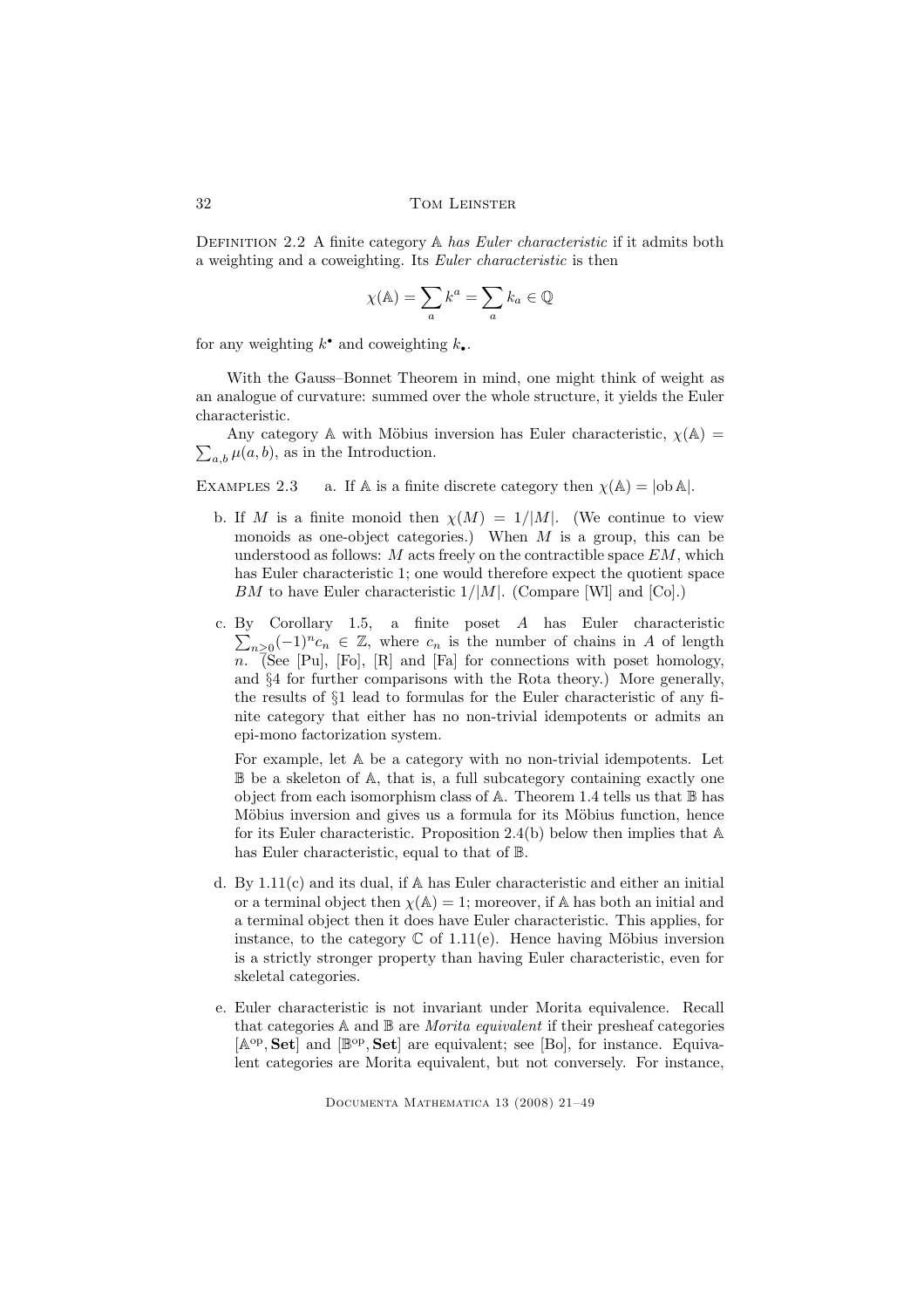take A to be the two-element monoid consisting of the identity and an idempotent, and B to be the category generated by objects and arrows

$$
b_1 \xrightarrow[s]{i} b_2
$$

subject to  $si = 1$ . Then A and B are Morita equivalent but not equivalent. Moreover, their Euler characteristics are different:  $\chi(A) = 1/2$  by (b), but  $\chi(\mathbb{B})=1$  by (d).

Clearly  $\chi(\mathbb{A}^{\text{op}}) = \chi(\mathbb{A})$ , one side being defined when the other is. The next few propositions set out further basic properties of Euler characteristic.

PROPOSITION 2.4 Let  $A$  and  $B$  be finite categories.

- a. If there is an adjunction  $A \rightleftarrows B$  and both  $A$  and  $B$  have Euler characteristic then  $\chi(\mathbb{A}) = \chi(\mathbb{B})$ .
- b. If  $A \simeq \mathbb{B}$  then A has Euler characteristic if and only if  $\mathbb{B}$  does, and in that case  $\chi(\mathbb{A}) = \chi(\mathbb{B})$ .

In (a), it may be that one category has Euler characteristic but the other does not: consider, for instance, the unique functor from the category A of 1.11(d) to the terminal category.

**PROOF** 

- a. Suppose that  $\mathbb{A} \longrightarrow$  $\longrightarrow$  B with  $F \dashv G$ . Then  $\zeta(F(a), b) = \zeta(a, G(b))$  for all  $a \in \mathbb{A}, b \in \mathbb{B}$ ; write  $\zeta(a, b)$  for their common value. Take a coweighting  $k_{\bullet}$ on A and a weighting  $k^{\bullet}$  on B. Then  $\sum_{a} k_a = \sum_{b} k^b$  by the same proof as that of Lemma 2.1.
- b. The first statement follows from Lemma 1.12 and its dual, and the second from (a).  $\Box$

EXAMPLE 2.5 If  $\mathbb B$  is a category with an initial or a terminal object then  $\chi(\mathbb{A}^{\mathbb{B}}) = \chi(\mathbb{A})$  for all A, provided that both Euler characteristics exist. Indeed, if 0 is initial in  $\mathbb B$  then evaluation at 0 is right adjoint to the diagonal functor  $\mathbb{A} \longrightarrow \mathbb{A}^{\mathbb{B}}$ .

PROPOSITION 2.6 Let  $n \geq 0$  and let  $\mathbb{A}_1, \ldots, \mathbb{A}_n$  be finite categories that all have Euler characteristic. Then  $\sum_i A_i$  and  $\prod_i A_i$  have Euler characteristic, with

$$
\chi\left(\sum_i A_i\right) = \sum_i \chi(A_i), \qquad \chi\left(\prod_i A_i\right) = \prod_i \chi(A_i).
$$

PROOF Follows from Lemma 1.13.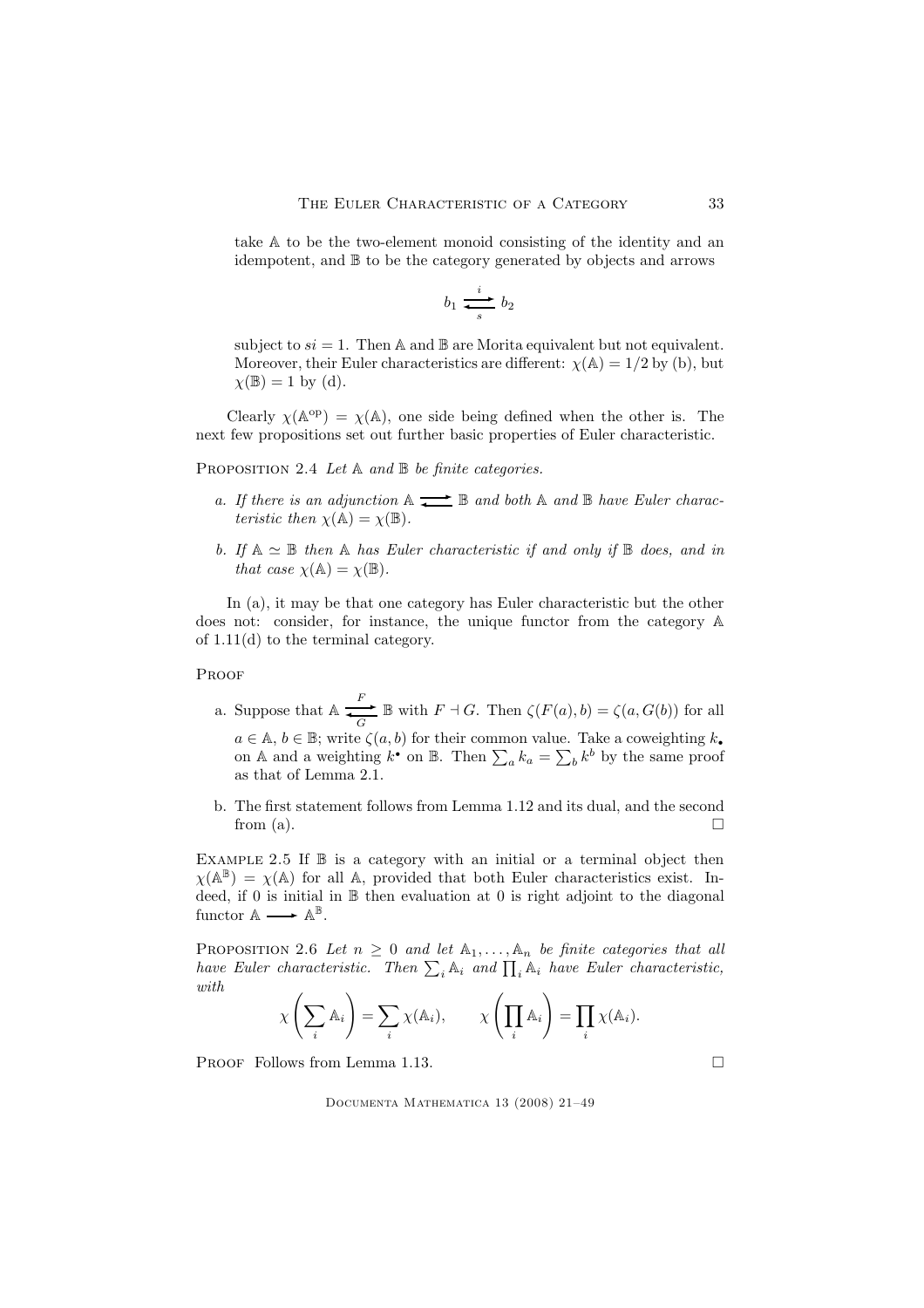EXAMPLE 2.7 Let  $A$  be a finite groupoid. Choose one object  $a_i$  from each connected-component of  $A$ , and write  $G_i$  for the automorphism group of  $a_i$ . Then  $\mathbb{A} \simeq \sum_i G_i$ , so by 2.3(b), 2.4(b) and 2.6, we have  $\chi(\mathbb{A}) = \sum_i 1/|G_i|$ . This is what Baez and Dolan call the cardinality of the groupoid A [BD].

One might also ask whether  $\chi(\mathbb{A}^{\mathbb{B}}) = \chi(\mathbb{A})^{\chi(\mathbb{B})}$ . By 2.3(d), 2.5 and 2.6, the answer is yes if every connected-component of B has an initial or a terminal object (and all the Euler characteristics exist). But in general the answer is no: for instance, take A to be the 2-object discrete category and B to be the category of 3.4(b). See also Propp [Pr2], Speed [Sp], and §5, 6 of Rota [R].

An important property of topological Euler characteristic is its behaviour with respect to fibre bundles (or more generally, fibrations). Take a space A with connected-components  $A_1, \ldots, A_n$ , take a fibre bundle E over A, and write  $X_i$  for the fibre in the *i*th component. Then under suitable hypotheses,  $\chi(E) = \sum_i \chi(A_i) \chi(X_i).$ 

There is an analogy between topological fibrations and categorical fibrations, which are functors satisfying a certain condition. (In this discussion I will use 'fibration' to mean what is usually called an opfibration; the difference is inessential.) The crucial property of fibrations of categories is that for any category A, the fibrations with codomain A correspond naturally to the weak functors  $\mathbb{A} \longrightarrow \mathbf{Cat}$ . Given a fibration  $P : \mathbb{E} \longrightarrow \mathbb{A}$ , define a functor  $X : \mathbb{A} \longrightarrow \mathbf{Cat}$  by taking  $X(a)$ , for each  $a \in \mathbb{A}$ , to be the *fibre* over a: the subcategory of E whose objects e are those satisfying  $P(e) = a$  and whose arrows f are those satisfying  $P(f) = 1_a$ . Conversely, given a weak functor  $X : \mathbb{A} \longrightarrow \mathbf{Cat}$ , the corresponding fibration is the category of elements  $\mathbb{E}(X)$ together with the projection functor to A. For details, see [Bo], for instance.

The formula for the Euler characteristic of a fibre bundle has a categorical analogue. Since in general the fibres of a fibration over A vary within each connected-component of A, the formula for categories is more complicated. We state the result in terms of Cat-valued functors rather than fibrations; the proof follows from Lemma 1.14.

PROPOSITION 2.8 Let  $A$  be a finite category and  $X : A \longrightarrow$  Cat a finite weak functor. Let  $k^{\bullet}$  be a weighting on  $\mathbb A$  and suppose that  $\mathbb E(X)$  and each  $X(a)$ have Euler characteristic. Then

$$
\chi(\mathbb{E}(X)) = \sum_{a} k^{a} \chi(X(a)).
$$

 $\Box$ 

Examples 2.9  $\sum_{a} k^{a} |X(a)|$ . For example, let M be a finite monoid. A finite functor a. When X is a finite **Set**-valued functor,  $\chi(\mathbb{E}(X))$  =  $\overline{X}$ :  $M \longrightarrow$  Set is a finite set S with a left M-action. Following [BD], we write  $E(X)$  as  $S/M$ , the *lax quotient* of S by M. (Its objects are the elements of S, and the arrows  $s \longrightarrow s'$  are the elements  $m \in M$ satisfying  $ms = s'$ .) Then  $\chi(S/M) = |S|/|M|$ .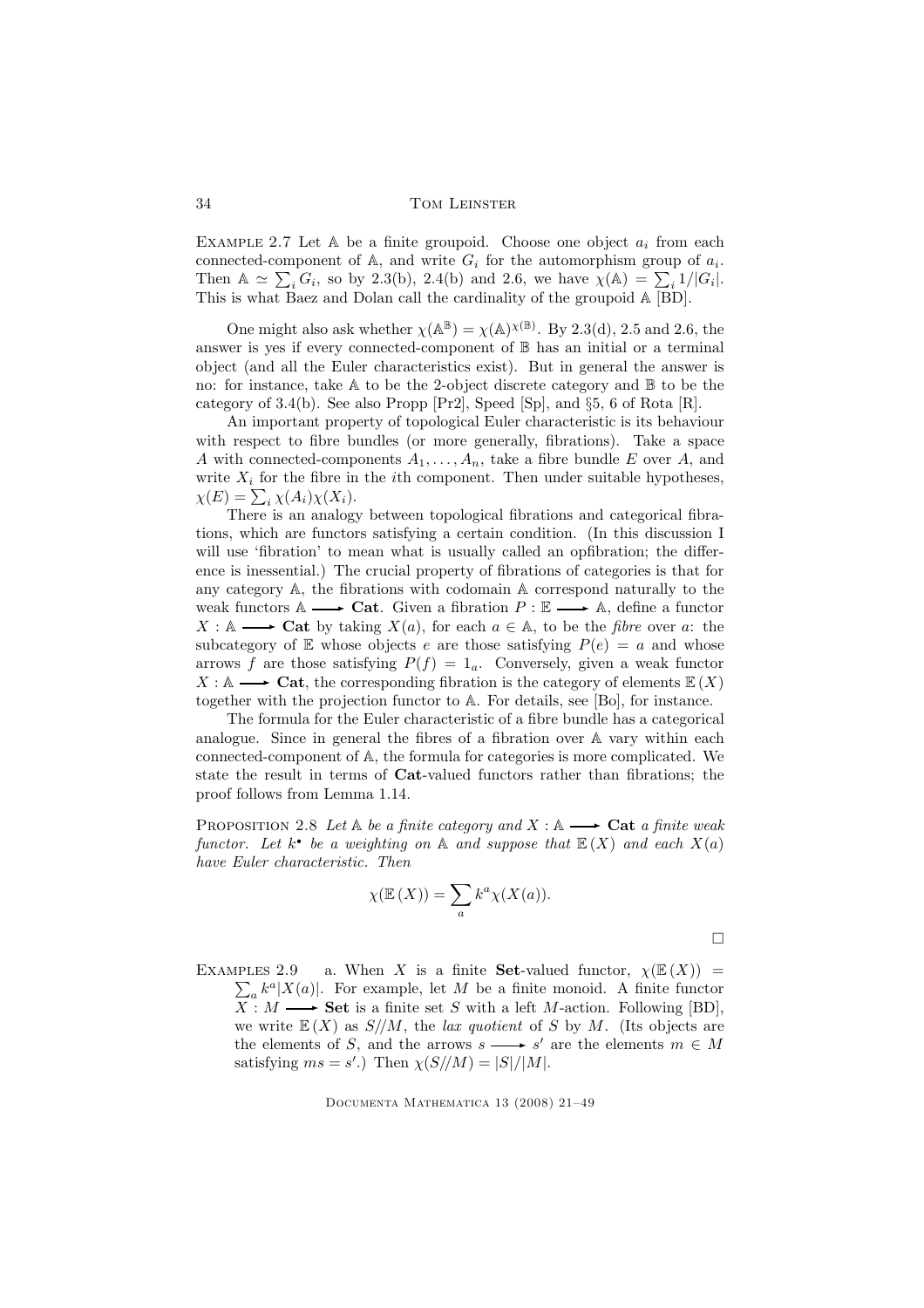b. Define a sequence  $(\mathbb{S}^n)_{n \geq -1}$  of categories inductively as follows.  $\mathbb{S}^{-1}$  is empty. Let  $\mathbb L$  be the category of 1.11(a); define  $X : \mathbb L \longrightarrow$  Cat by  $X(a) = \mathbb{S}^{n-1}$  and  $X(b_1) = X(b_2) = 1$  (the terminal category); put  $\mathbb{S}^n = \mathbb{E}(X)$ . Then explicitly,  $\mathbb{S}^n$  is the poset



(If we take the usual expression of the topological *n*-sphere  $S<sup>n</sup>$  as a CWcomplex with two cells in each dimension  $\leq n$  then  $\mathbb{S}^n$  is the set of cells ordered by inclusion;  $S^n$  is the classifying space of  $\mathbb{S}^n$ .)

Each  $\mathbb{S}^n$  is a poset, so has Euler characteristic. By Proposition 2.8,

$$
\chi(\mathbb{S}^n) = -\chi(\mathbb{S}^{n-1}) + 2\chi(1) = 2 - \chi(\mathbb{S}^{n-1})
$$

for all  $n \geq 0$ ; also  $\chi(\mathbb{S}^{-1}) = 0$ . Hence  $\chi(\mathbb{S}^n) = 1 + (-1)^n$ .

The next three propositions show how the Euler characteristics of various types of structure are compatible with that of categories.

First, Euler characteristic of categories extends Euler characteristic of graphs. More precisely, let  $G = (G_1 \longrightarrow G_0)$  be a directed graph, where  $G_1$  is the set of edges and  $G_0$  the set of vertices. We will show that if  $F(G)$ is the free category on G then  $\chi(F(G)) = |G_0| - |G_1|$ . This only makes sense if  $F(G)$  is finite, which is the case if and only if G is finite and circuit-free; then  $F(G)$  is also circuit-free. (A directed graph is *circuit-free* if it contains no circuits of non-zero length, and a category is circuit-free if every circuit consists entirely of identities.)

PROPOSITION 2.10 Let G be a finite circuit-free directed graph. Then  $\chi(F(G))$ is defined and equal to  $|G_0| - |G_1|$ .

PROOF Given  $a, b \in G_0$ , write  $\zeta_G(a, b)$  for the number of edges from a to b in G. Then  $\zeta_{F(G)} = \sum_{n>0} \zeta_G^n$  in  $R(F(G))$ , the sum being finite since G is circuit-free. Hence  $\mu_{F(G)} = \delta - \zeta_G$ , and the result follows.

This suggests that in the present context, it is more fruitful to view a graph as a special category (via  $F$ ) than a category as a graph with structure. Compare the comments after Definition 1.1.

The second result compares the Euler characteristics of categories and topological spaces. We show that under suitable hypotheses,  $\chi(B\mathbb{A}) = \chi(\mathbb{A}),$ where  $BA$  is the classifying space of a category  $A$  (that is, the geometric realization of its nerve  $N_A$ ). To ensure that  $B_A$  has Euler characteristic, we assume that NA contains only finitely many nondegenerate simplices; then

$$
\chi(B{\mathbb A})=\sum_{n\geq 0} (-1)^n |\{\text{nondegenerate } n\text{-simplices in } N{\mathbb A}\}|.
$$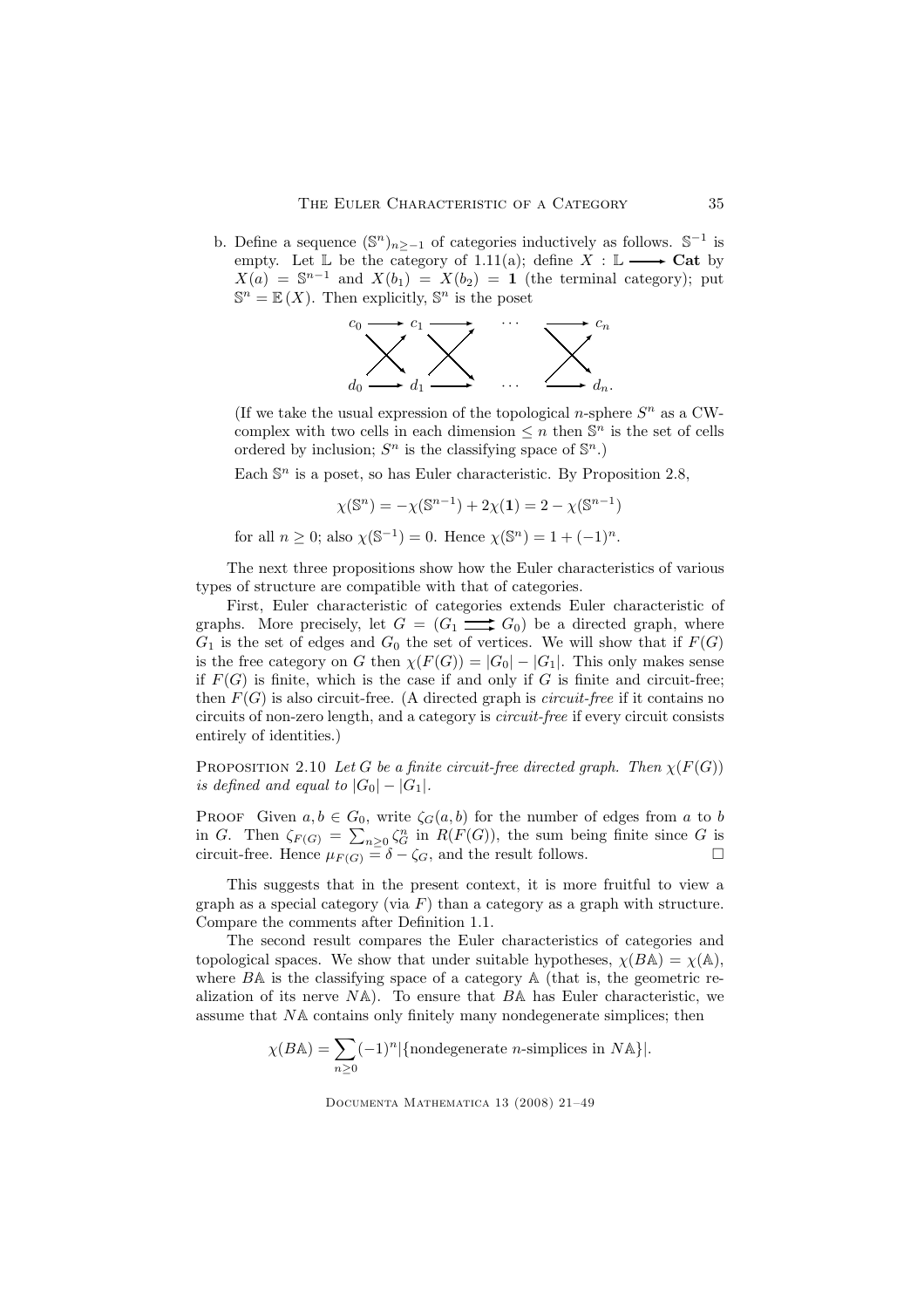An *n*-simplex in  $N\mathbb{A}$  is just an *n*-path in  $\mathbb{A}$ , and is nondegenerate in the sense of simplicial sets if and only if it is nondegenerate as a path, so A must contain only finitely many nondegenerate paths. This is the case if and only if A is circuit-free, if and only if A is skeletal and contains no endomorphisms except identities. So by Corollary 1.5, we have:

PROPOSITION 2.11 Let  $A$  be a finite skeletal category containing no endomorphisms except identities. Then  $\chi(B\mathbb{A})$  is defined and equal to  $\chi(\mathbb{A})$ .

For the final compatibility result, consider the following schematic diagrams:



On the left, we start with a compact manifold  $M$  equipped with a finite triangulation. As shown in §3.8 of [St], the topological Euler characteristic of M is equal to the Euler characteristic of the poset of simplices in the triangulation, ordered by inclusion. We generalize this result from manifolds to orbifolds, which entails replacing posets by categories and  $\mathbb{Z}$  by  $\mathbb{Q}$ .

Let  $M$  be a compact orbifold equipped with a finite triangulation. (See [MP] for definitions.) The simplices in the triangulation form a poset P, and if  $p \in P$  is a d-dimensional simplex then  $\downarrow p = \{q \in P \mid q \leq p\}$  is isomorphic to the poset  $\mathbb{P}_{d+1}$  of nonempty subsets of  $\{1, \ldots, d+1\}$ , with  $p \in \downarrow p$ corresponding to  $\{1,\ldots,d+1\} \in \mathbb{P}_{d+1}$ . Every  $p \in P$  has a stabilizer group  $G(p)$ , and

$$
\chi(M) = \sum_{p \in P} (-1)^{\dim p} /|G(p)|.
$$

On the other hand, the groups  $G(p)$  fit together to form a *complex of finite* groups on  $P^{\rm op}$ , that is, a weak functor  $G: P^{\rm op} \longrightarrow$  Cat taking values in finite groups (regarded as one-object categories) and injective homomorphisms; see §3 of [M]. This gives a finite category  $\mathbb{E}(G)$ . For example, when M is a manifold, each group  $G(p)$  is trivial and  $\mathbb{E}(G) \cong P$ .

The following result is joint with Ieke Moerdijk.

PROPOSITION 2.12 Let M be a compact orbifold equipped with a finite triangulation. Let G be the resulting complex of groups. Then  $\chi(\mathbb{E}(G))$  is defined and equal to  $\chi(M)$ .

PROOF Every arrow in  $\mathbb{E}(G)$  is monic, so by Theorem 1.4,  $\mathbb{E}(G)$  has Euler characteristic. Moreover, P is a finite poset, so has a unique coweighting  $k_{\bullet}$ , and  $\chi(\mathbb{E}(G)) = \sum_p k_p/|G(p)|$  by the dual of Proposition 2.8.

The coweight of p in P is equal to the coweight of p in  $\downarrow p \cong \mathbb{P}_{d+1}$ , where  $d = \dim p$ . The unique coweighting  $k_{\bullet}$  on  $\mathbb{P}_{d+1}$  is given by  $k_J = (-1)^{|J|-1}$ , so  $k_p = (-1)^{(d+1)-1} = (-1)^{\dim p}$ . The result follows.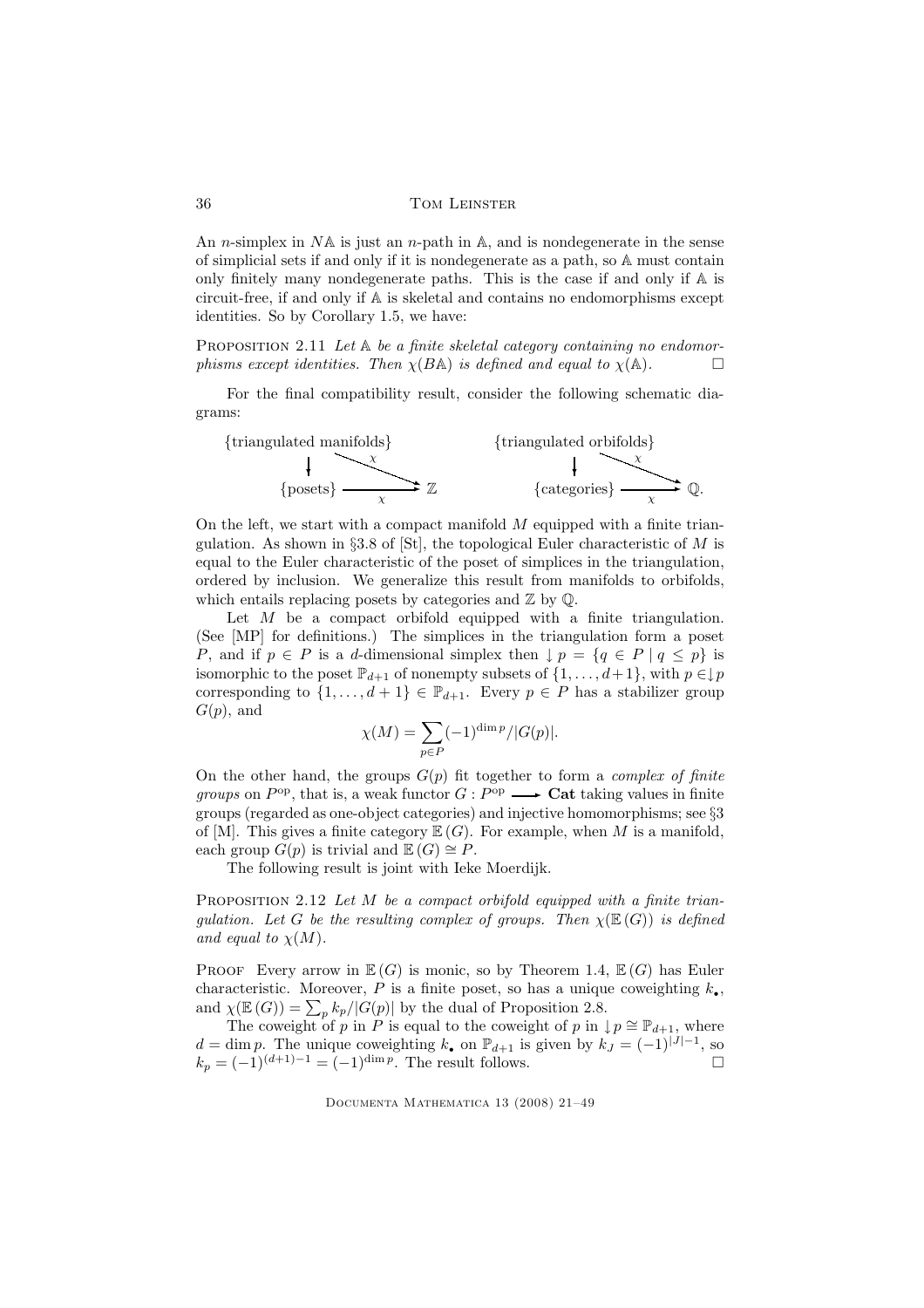We now turn to the theory of Lefschetz number. Let  $F : A \longrightarrow A$  be an endofunctor of a category  $\mathbb{A}$ . The category  $\mathbf{Fix} F$  has as objects the (strict) fixed points of F, that is, the objects  $a \in A$  such that  $F(a) = a$ ; a map a  $\blacksquare$ b in Fix F is a map  $f : a \longrightarrow b$  in A such that  $F(f) = f$ .

DEFINITION 2.13 Let  $F$  be an endofunctor of a finite category. Its Lefschetz number  $L(F)$  is  $\chi$ (**Fix** F), when this exists.

The Lefschetz number is, then, the sum of the (co)weights of the fixed points. This is analogous to the standard Lefschetz fixed point formula, (co)weight playing the role of index. The following results further justify the definition.

PROPOSITION 2.14 Let  $\mathbb A$  be a finite category.

- a.  $L(1_A) = \chi(A)$ , one side being defined if and only if the other is.
- b. If  $\mathbb B$  is another finite category and  $\mathbb A \xrightarrow[G]{} \mathbb B$  are functors then  $L(GF) =$  $L(FG)$ , one side being defined if and only if the other is.
- c. Let  $F : \mathbb{A} \longrightarrow \mathbb{A}$  and write  $BF : B\mathbb{A} \longrightarrow B\mathbb{A}$  for the induced map on the classifying space of  $A$ . If  $A$  is skeletal and contains no endomorphisms except identities then  $L(F) = L(BF)$ , with both sides defined.

In the special case that  $A$  is a poset, part (c) is Theorem 1.1 of [BB].

PROOF For (a) and (b), just note that  $\textbf{Fix } 1_{\mathbb{A}} \cong \mathbb{A}$  and  $\textbf{Fix } G F \cong \textbf{Fix } FG$ . For (c), recall from the proof of Proposition 2.11 that NA has only finitely many nondegenerate simplices; then

$$
L(BF) = \sum_{n\geq 0} (-1)^n |\{\text{nondegenerate } n\text{-simplices in } N\mathbb{A} \text{ fixed by } NF\}|
$$
  
= 
$$
\sum_{n\geq 0} (-1)^n |\{\text{nondegenerate } n\text{-paths in } \mathbf{Fix } F\}|
$$
  
= 
$$
L(F),
$$

using Corollary 1.5 in the last step.  $\Box$ 

An *algebra* for an endofunctor F of A is an object  $a \in A$  equipped with a map  $h : F(a) \longrightarrow a$ . With the evident structure-preserving morphisms, algebras for F form a category  $\mathbf{Alg} F$ . There is a dual notion of *coalgebra* (where now  $h: a \longrightarrow F(a)$ ), giving a category **Coalg** F.

PROPOSITION 2.15 Let  $F$  be an endofunctor of a finite skeletal category  $A$ containing no endomorphisms except identities. Then  $\chi(\mathbf{Alg} F) = L(F)$  $\chi$ (Coalg F), with all three terms defined.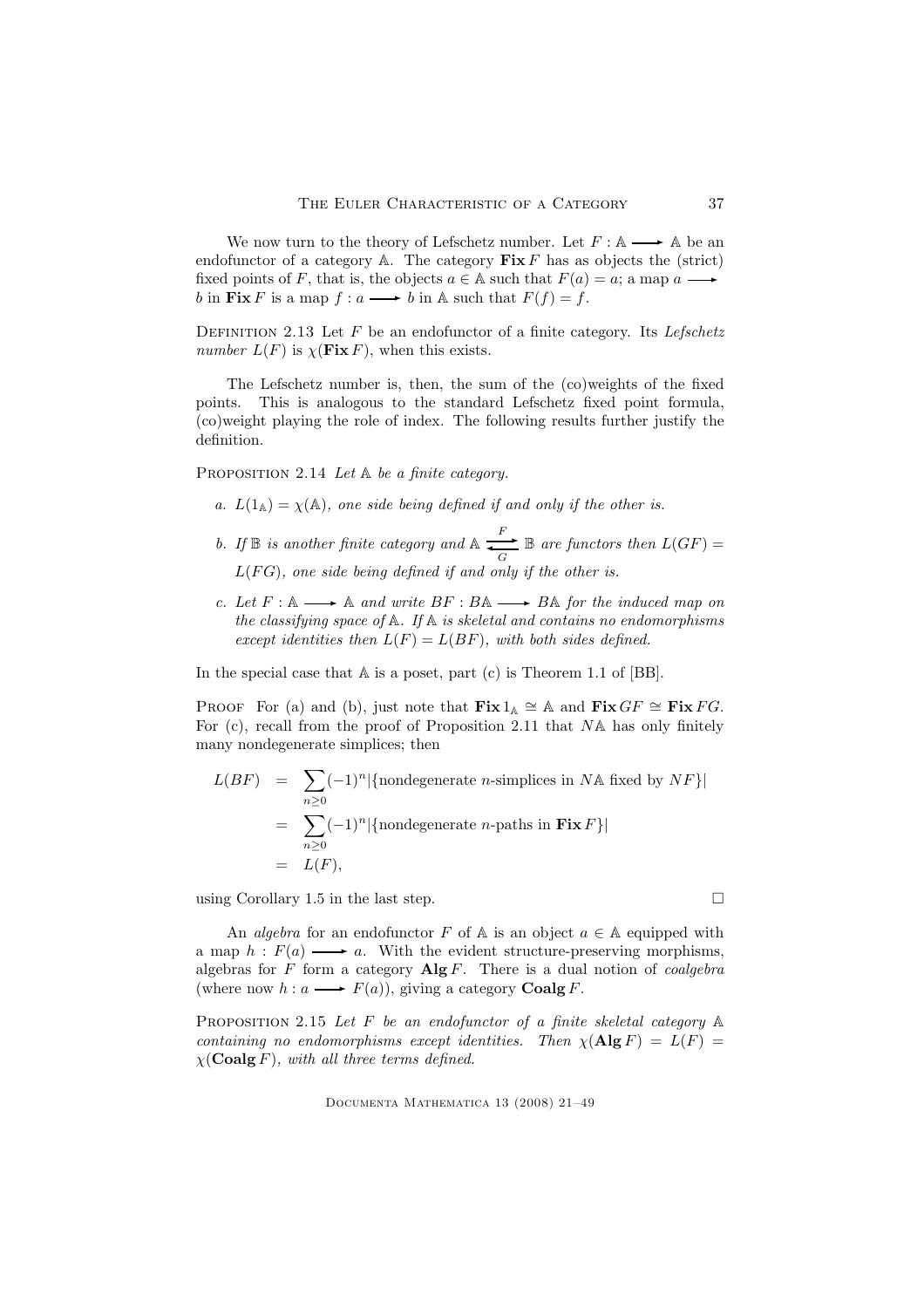PROOF First observe that A is circuit-free. Now, the inclusion  $\mathbf{Fix}\, F$  – Alg F has a right adjoint R: given an algebra  $(a, h)$ , circuit-freeness implies that  $F^{N}(a)$  is a fixed point for all sufficiently large N, and  $R(a, h) = F^{N}(a)$ . The Euler characteristics of  $\mathbf{Alg} F$  and  $\mathbf{Fix} F$  exist, by Corollary 1.5, and are equal, by Proposition 2.4(a). The statement on coalgebras follows by duality.  $\Box$ 

For example, if f is an endomorphism of a finite poset  $A$  then the subposets

$$
\{a \in A \mid f(a) \le a\}, \qquad \{a \in A \mid f(a) = a\}, \qquad \{a \in A \mid f(a) \ge a\}
$$

all have the same Euler characteristic.

The theory of Euler characteristic presented here can be extended in at least two directions.

First, we can relax the finiteness assumption. For instance, the category of finite sets and bijections should have Euler characteristic  $\sum_{n=0}^{\infty} 1/|S_n| = e$ , as observed in [BD]. See the remarks after Corollary 4.3.

Second, the Euler characteristic of categories is defined in terms of the cardinality of finite sets, and the theory can be generalized to V-enriched categories whenever there is a suitable notion of cardinality or Euler characteristic of objects of  $\mathcal V$ . For example,  $\mathcal V$  might be the category of finite-dimensional vector spaces, with dimension playing the role of cardinality, and this leads to an Euler characteristic for finite linear categories. For another example, a 0 category is a set and an *n*-category is a category enriched in  $(n - 1)$ -categories; iterating, we obtain an Euler characteristic for finite n-categories. In particular, if  $S^n$  is the *n*-category consisting of two parallel *n*-cells then  $\chi(S^n) = 1 + (-1)^n$ .

#### 3 The cardinality of a colimit

The main theorem of this section generalizes the formulas

$$
|X \cup Y| = |X| + |Y| - |X \cap Y|, \qquad |S/G| = |S|/|G|
$$

where X and Y are finite subsets of some larger set and  $S$  is a finite set acted on freely by a finite group  $G$ .

Take a finite functor  $X : \mathbb{A} \longrightarrow \mathbf{Set}$ . The colimit (or direct limit, or inductive limit)  $\lim_{n \to \infty} X$  can be viewed as the gluing-together of the sets  $X(a)$ . Its cardinality depends on the way in which these sets are glued together, which in turn is determined by the action of  $X$  on arrows, so in general there is no formula for  $\lim_{n \to \infty} X$  purely in terms of the cardinalities  $|X(a)|$   $(a \in \mathbb{A})$ .

Suppose, however, that we are in the extreme case that there are no unforced equations of the type  $(X(f))(x) = (X(f'))(x')$ , where f and f' are arrows in A. For pushouts, this means that the two functions along which we are pushing out are injective; when  $A$  is a group  $G$ , so that X is a set with a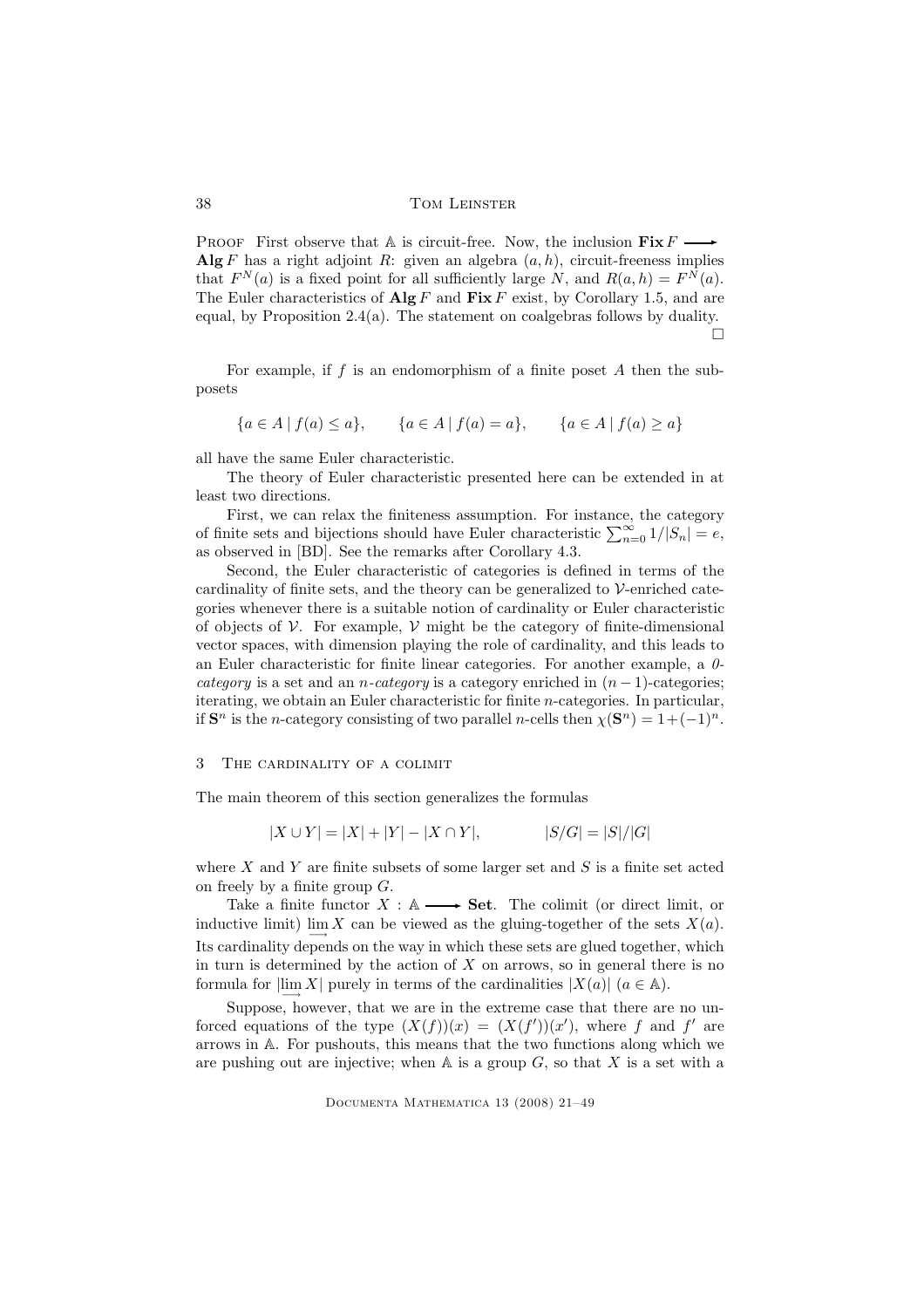G-action, it means that the action is free. In this extreme case,  $\lim_{n \to \infty} X$  can be calculated as a weighted sum of the cardinalities  $|X(a)|$ .

We now make this precise. Recall from §1 that a Set-valued functor is said to be familially representable if it is a sum of representables.

PROPOSITION 3.1 Let  $A$  be a finite category and  $k^{\bullet}$  a weighting on  $A$ . If X: A  $\longrightarrow$  Set is finite and familially representable then  $\lim_{m \to \infty} X = \sum_{a} k^a |X(a)|$ .

PROOF The result holds if X is representable, since then  $\lim_{n \to \infty} X$  = 1. On the other hand, the class of functors  $X$  for which the conclusion holds is clearly closed under finite sums.

To make use of this, we need a way of recognizing familially representable functors. Carboni and Johnstone [CJ1, CJ2] show that when  $A$  satisfies certain hypotheses, including having all limits, a functor  $\mathcal{A} \longrightarrow$  **Set** is familially representable if and only if it preserves connected limits. This does not help directly, because our categories  $A$  are finite, and a finite category does not have even all finite limits unless it is a lattice.

However, a standard philosophy applies: when A fails to have all limits of a certain type, it is rarely useful to consider the functors  $\mathbb{A} \longrightarrow$  **Set** preserving limits of that type; the correct substitute is the class of functors that are suitably 'flat'. The notion of flatness appropriate here will be called nondegeneracy. (This is unrelated to the usage of 'nondegenerate' in §1.)

DEFINITION 3.2 Let A be a small category. A functor  $X : A \longrightarrow$  Set is nondegenerate if  $\mathbb{E}(X)$  has the following diagram-completion properties:



Explicitly, this means that

- a. given arrows  $a \xrightarrow{f} b \xleftarrow{f'} a'$  in  $\mathbb{A}$  and  $x \in X(a)$ ,  $x' \in X(a')$  satisfying  $(X(f))(x) = (X(f'))(x')$ , there exist arrows  $a \xleftarrow{g} c \xrightarrow{g'} a'$  and  $z \in$  $X(c)$  satisfying  $fg = f'g'$ ,  $(X(g))(z) = x$ , and  $(X(g'))(z) = x'$ , and
- b. given arrows  $a \stackrel{f}{\longrightarrow}$  $\overrightarrow{f}$  b in A and  $x \in X(a)$  satisfying  $(X(f))(x) = f'$  $(X(f'))(x)$ , there exist  $c \xrightarrow{g} a$  and  $z \in X(c)$  satisfying  $fg = f'g$  and  $(X(g))(z) = x.$

This is the most concrete form of the definition. For further explanation, see the Appendix; for references, see [Ln]. In the Appendix (Lemma 5.2)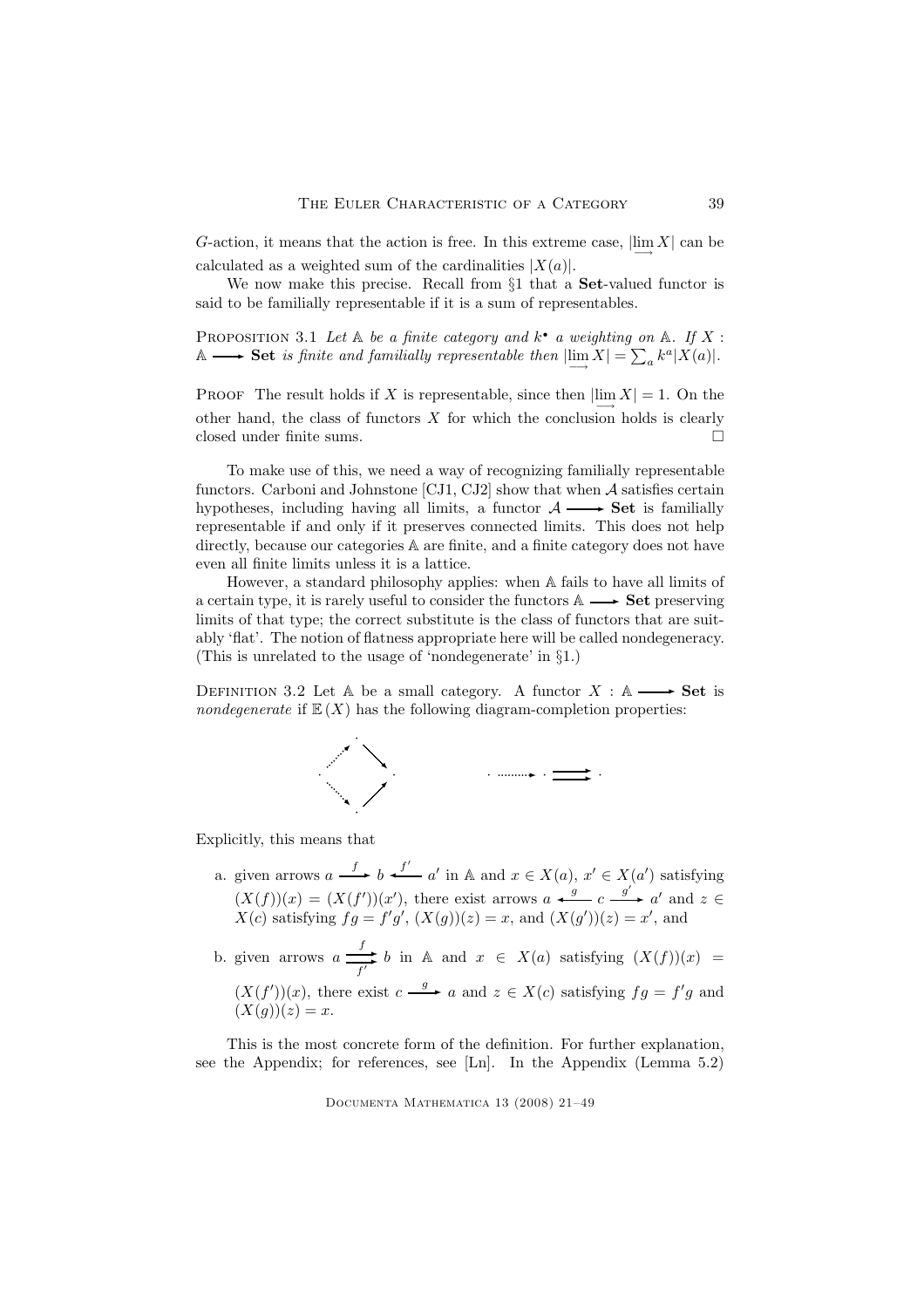it is shown that under suitable hypotheses, nondegeneracy is equivalent to familial representability, and from this we deduce a more applicable form of Proposition 3.1:

THEOREM 3.3 Let  $A$  be a finite Cauchy-complete category and  $k^{\bullet}$  a weighting on A. If  $X : A \longrightarrow$  Set is finite and nondegenerate then  $|\lim_{\longrightarrow} X| =$  $\sum_a k^a$  $|X(a)|$ .

Using the fact that  $\lim_{n \to \infty} X$  is the set of connected-components of  $\mathbb{E}(X)$ , this may be rephrased as  $|\pi_0(\mathbb{E}(X))| = \sum k^a |X(a)|$ . On the other hand, Proposition 2.8 implies that  $\chi(\mathbb{E}(X)) = \sum k^a |X(a)|$ . Indeed, under the hypotheses of the Theorem, X is familially representable, so each connected-component of  $\mathbb{E}(X)$  has an initial object, so  $\chi(\mathbb{E}(X)) = |\pi_0(\mathbb{E}(X))|$ .

EXAMPLES 3.4 a. Let  $\mathbb L$  be the category of 1.11(a). A functor  $X : \mathbb L$  – Set is nondegenerate if and only if both functions  $X(a) \longrightarrow X(b_i)$  are injective. In that case, Theorem 3.3 says that

$$
|X(b_1) +_{X(a)} X(b_2)| = |X(b_1)| + |X(b_2)| - |X(a)|
$$

where the set on the left-hand side is a pushout.

b. Let  $\mathbb B$  be the category  $\left(a \right)$  $\frac{f}{g}$  b). A functor  $X : \mathbb{B} \longrightarrow$  **Set** is nondegenerate if and only if the two functions  $X(f)$ ,  $X(g)$  are injective and have disjoint images. The unique weighting  $k^{\bullet}$  on  $\mathbb{B}$  is  $(k^a, k^b) = (-1, 1)$ , and

$$
|(X(b)) / \sim | = |X(b)| - |X(a)|
$$

where  $\sim$  is the equivalence relation generated by  $(X(f))(x) \sim (X(g))(x)$ for all  $x \in X(a)$ .

- c. Let G be a group. A functor  $X: G \longrightarrow$  Set is a set S equipped with a left G-action; the functor is nondegenerate if and only if the action is free. Theorem 3.3 then says that the number of orbits is  $|S|/|G|$ .
- d. The Theorem can be viewed as a generalized inclusion-exclusion principle. (Compare [R].) Let  $n \geq 0$  and let  $\mathbb{P}_n$  be the poset of nonempty subsets of  $\{1, \ldots, n\}$ , ordered by inclusion. (So  $\mathbb{P}_2^{\text{op}}$  is the category  $\mathbb L$  of (a).) Its unique coweighting  $k_{\bullet}$  is defined by  $k_J = (-1)^{|J|-1}$ . Given subsets  $S_1, \ldots, S_n$  of some set, there is a nondegenerate functor  $X : \mathbb{P}^{\text{op}}_n$  $\rightarrow$ Set defined on objects by  $X(J) = \bigcap_{j \in J} S_j$  and on maps by inclusion. Theorem 3.3 gives the inclusion-exclusion formula,

$$
|S_1 \cup \cdots \cup S_n| = \sum_{\emptyset \neq J \subseteq \{1,\ldots,n\}} (-1)^{|J|-1} \left| \bigcap_{j \in J} S_j \right|.
$$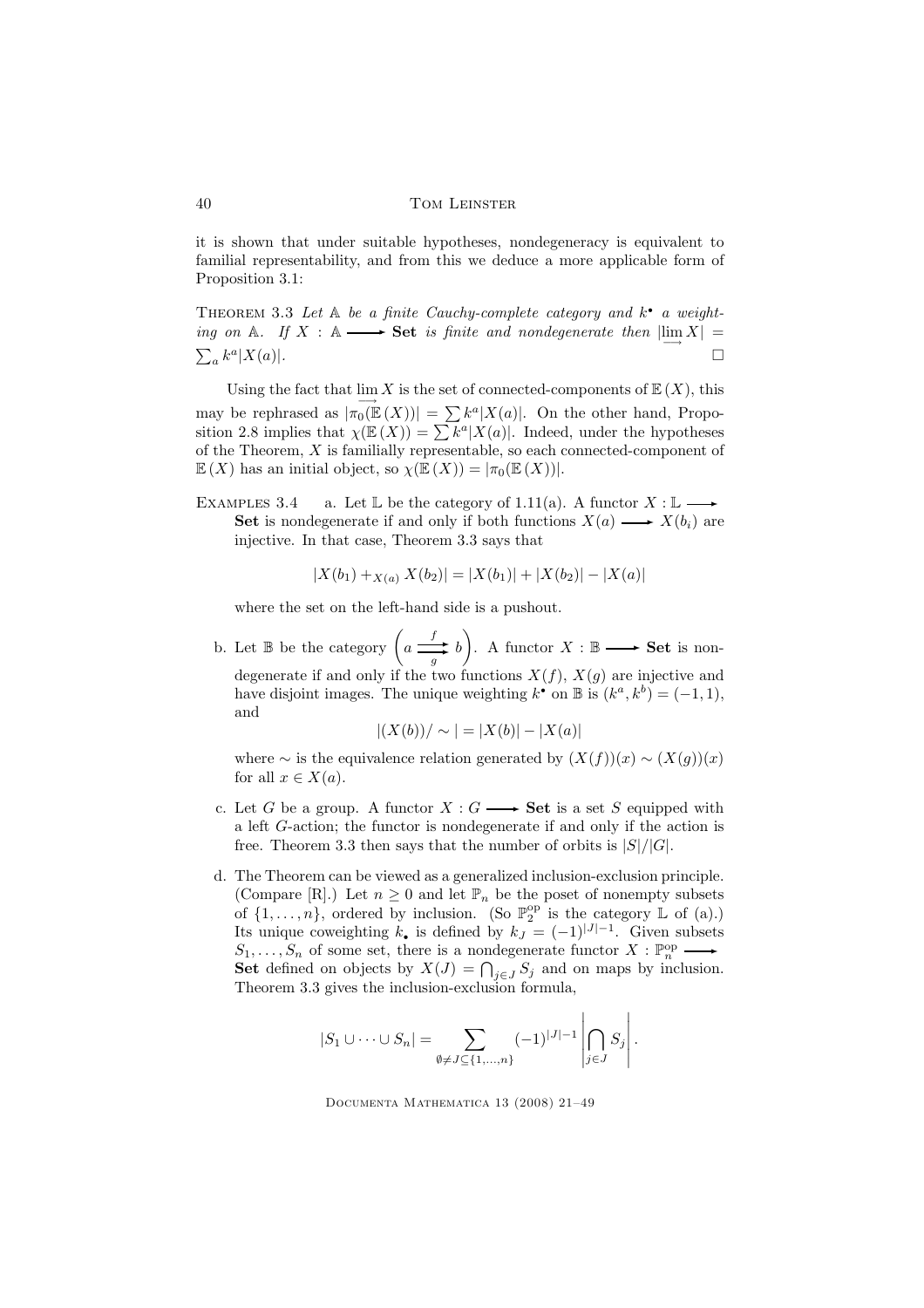Corollary 3.5 Let A be a finite Cauchy-complete category admitting a weighting. Let  $X, Y : \mathbb{A} \longrightarrow \mathbf{Set}$  be finite nondegenerate functors satisfying  $|X(a)| = |Y(a)|$  for all  $a \in \mathbb{A}$ . Then  $\left| \lim_{n \to \infty} X \right| = \left| \lim_{n \to \infty} Y \right|$ .  $\Box$ 

The condition that A admits a weighting cannot be dropped: consider the category A of Example 1.11(d) and the functors  $X = \mathbb{A}(a_1, -) + \mathbb{A}(a_4, -)$ ,  $Y = \mathbb{A}(a_2, -).$ 

If A not only has a weighting but admits Möbius inversion then a sharper statement can be made (Proposition 1.8).

#### 4 RELATIONS WITH ROTA'S THEORY

In 1964, Gian-Carlo Rota published his seminal paper  $[R]$  on Möbius inversion in posets. The name is motivated as follows: in the poset of positive integers ordered by divisibility,  $\mu(a, b) = \mu(b/a)$  whenever a divides b, where the  $\mu$  on the right-hand side is the classical Möbius function. He was not the first to define Möbius inversion in posets—Weisner, Hall, and Ward preceded him—but Rota's contribution was the decisive one; in particular, he realized the power of the method in enumerative combinatorics. The history of Möbius inversion is well described in [R], [G] and [St].

In this section we discover that some of the principal results in Rota's theory are the order-theoretic shadows of more general categorical facts. We also examine briefly a different generalization of Möbius–Rota inversion, proposed by other authors.

Given a poset A, Rota considered its *incidence algebra*  $I(A)$ , which is the subring of  $R(A)$  consisting of the integer-valued  $\theta \in R(A)$  such that  $\theta(a, b) = 0$ whenever  $a \not\leq b$ . By Example 1.2(a) or Corollary 1.5,  $\mu \in I(A)$ .

In posets, then,  $\zeta(a, b) = 0 \Rightarrow \mu(a, b) = 0$ . More generally:

THEOREM 4.1 If  $\mathbb A$  is a finite category with Möbius inversion then, for  $a, b \in \mathbb A$ ,

$$
\zeta(a,b) = 0 \Rightarrow \mu(a,b) = 0.
$$

The proof uses a combinatorial lemma.

LEMMA 4.2 Let  $n \geq 2$  and  $\sigma \in S_{n-1}$ . Then there exist  $k \geq 1$  and  $p_0, \ldots, p_k$ such that

$$
p_0 = 1, p_1, \ldots, p_{k-1} \in \{1, \ldots, n-1\}, p_k = n,
$$

and  $p_r = \sigma(p_{r-1}) + 1$  for each  $r \in \{1, ..., k\}.$ 

PROOF Suppose not; then there is an infinite sequence  $(p_r)_{r>0}$  of elements of  $\{1,\ldots,n-1\}$  satisfying  $p_0 = 1$  and  $p_r = \sigma(p_{r-1}) + 1$  for all  $r \geq 1$ . Let  $\varepsilon$  be the endomorphism of the finite set  $\{p_r | r \geq 0\}$  defined by  $\varepsilon(p) = \sigma(p) + 1$ . Then  $\varepsilon$  is injective but not surjective (since 1 is not in its image), contradicting finiteness.  $\Box$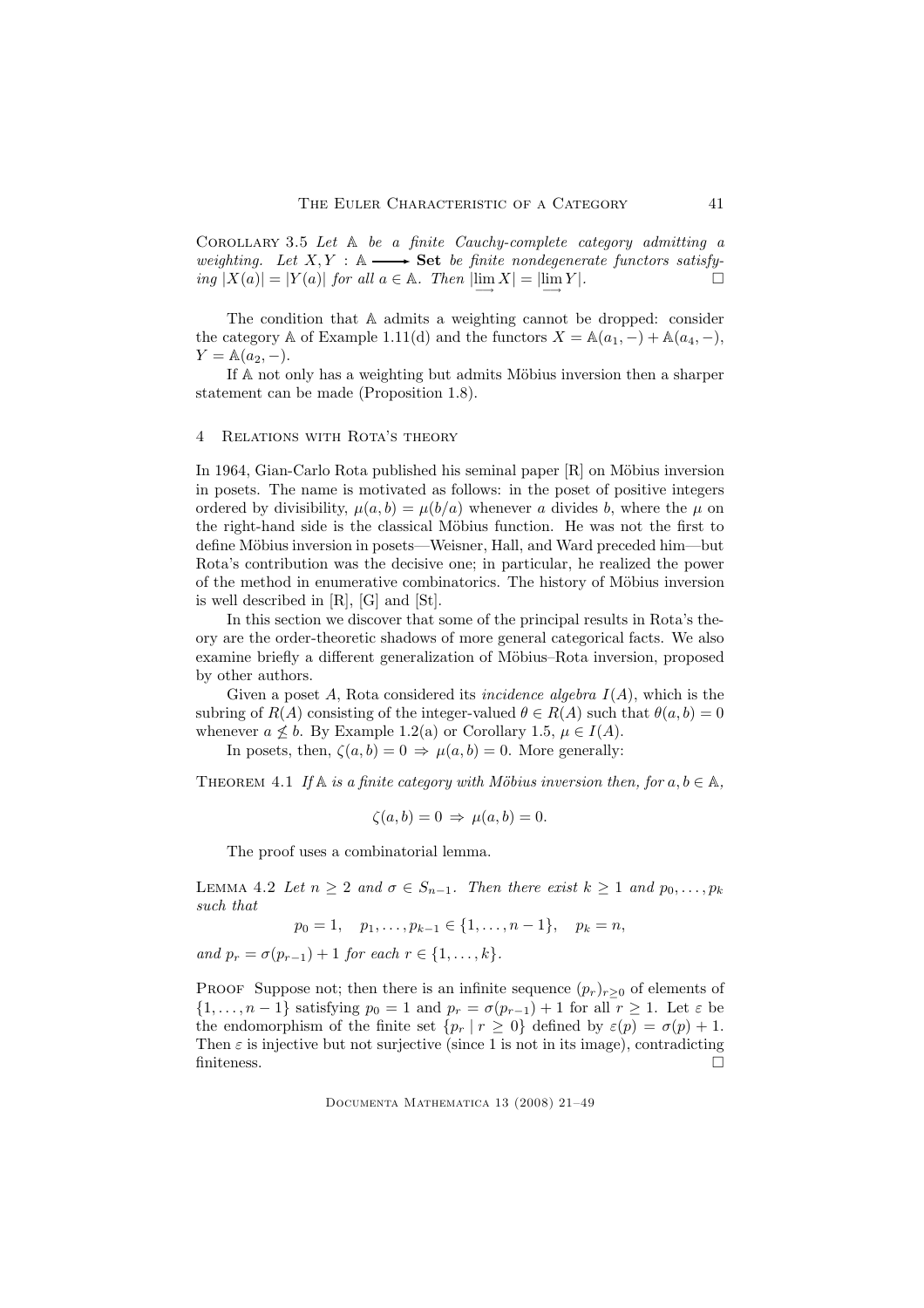PROOF OF THEOREM 4.1 Write the objects of A as  $a_1, \ldots, a_n$ . There is an  $n \times n$  matrix Z defined by  $Z_{ij} = \zeta(a_i, a_j)$ , and Z is invertible over Q with  $(Z^{-1})_{ij} = \mu(a_i, a_j)$ . Suppose that  $i, j \in \{1, ..., n\}$  and  $Z_{ij} = 0$ . Certainly  $i \neq j$ , so  $n \geq 2$  and we may assume that  $(i, j) = (1, n)$ . By the standard formula for the inverse of a matrix, our task is to prove that the  $(n, 1)$ -minor of  $Z$  is 0.

The  $(n, 1)$ -minor of Z is

$$
\sum_{\sigma \in S_{n-1}} \pm Z_{1,\sigma(1)+1} \cdots Z_{n-1,\sigma(n-1)+1},
$$

and in fact we will prove that each summand is 0. Indeed, let  $\sigma \in S_{n-1}$ . Take  $p_0, \ldots, p_k$  as in the Lemma. By hypothesis, there is no map  $a_1 \longrightarrow a_n$  in A. Categories have composition, so there is no diagram

$$
a_1 = a_{p_0} \longrightarrow a_{p_1} \longrightarrow \cdots \longrightarrow a_{p_k} = a_n
$$

in A. Hence  $\zeta(a_{p_{r-1}}, a_{p_r}) = 0$  for some  $r \in \{1, \ldots, k\}$ , giving  $Z_{p_{r-1}, \sigma(p_{r-1})+1} =$ 0, as required.  $\Box$ 

Given objects a, c of a category  $\mathbb{A}$ , let  $\mathbb{A}_{a,c}$  be the full subcategory consisting of those  $b \in A$  for which there exist arrows  $a \longrightarrow b \longrightarrow c$ . Theorem 4.1 easily implies:

COROLLARY 4.3 Let  $A$  be a finite category. Then  $A$  has Möbius inversion if and only if  $A_{a,c}$  has Möbius inversion for all  $a, c \in A$ , and in that case the Möbius function of  $A_{a,c}$  is the restriction of that of A.

These results suggest a way of relaxing the finiteness assumption on our categories. It extends to categories the local finiteness condition on posets used in the Rota theory. Let A be a category for which each subcategory  $A_{a,c}$  is finite. Then each hom-set  $\mathbb{A}(a, b)$  has finite cardinality,  $\zeta(a, b)$ , and there is a Q-algebra

$$
\hat{R}(\mathbb{A}) = \{ \theta : \text{ob } \mathbb{A} \times \text{ob } \mathbb{A} \longrightarrow \mathbb{Q} \mid \text{for } a, b \in \mathbb{A}, \zeta(a, b) = 0 \Rightarrow \theta(a, b) = 0 \}
$$

with operations defined as for  $R(\mathbb{A})$ . Evidently  $\zeta \in \hat{R}(\mathbb{A})$ , and A may be said to have Möbius inversion if  $\zeta$  has an inverse  $\mu$  in  $R(\mathbb{A})$ . By Theorem 4.1, this extends the definition for finite categories. For example, the skeletal category D<sup>inj</sup> of finite totally ordered sets and order-preserving injections has Möbius inversion; compare Example 1.2(c).

The main theorem in Rota's paper  $[R]$  relates the Möbius functions of two posets linked by a Galois connection. Viewing a poset as a special category, a Galois connection is nothing but a (contravariant) adjunction, and Rota's theorem is a special case of the following result.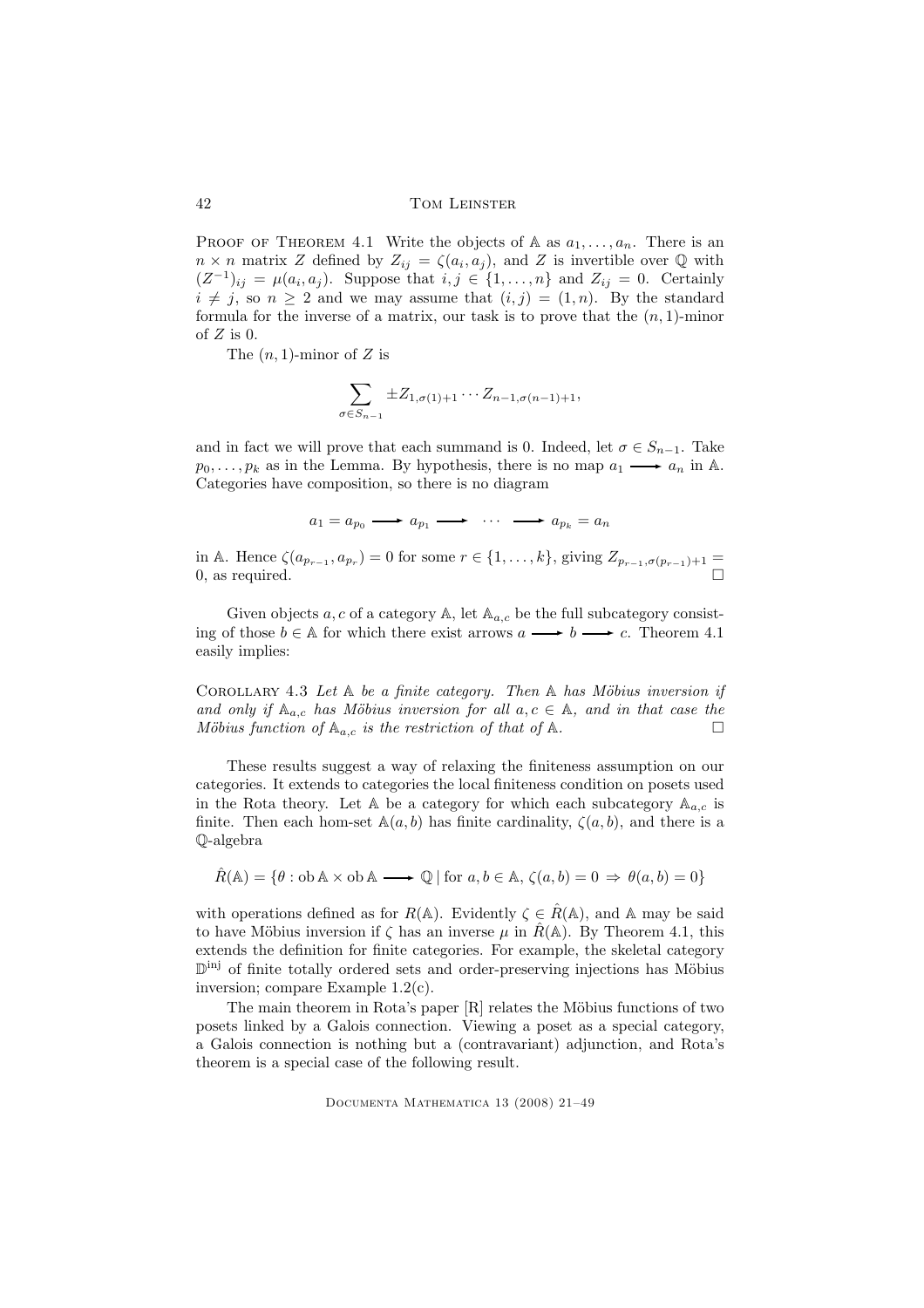PROPOSITION 4.4 Let  $A$  and  $B$  be finite categories with Möbius inversion. Let  $\mathbb{A} \xrightarrow[G]{} \mathbb{B}$  be an adjunction,  $F \dashv G$ . Then for all  $a \in \mathbb{A}$ ,  $b \in \mathbb{B}$ ,

$$
\sum_{a': F(a') = b} \mu(a, a') = \sum_{b': G(b') = a} \mu(b', b).
$$

PROOF Write  $\zeta(a, b) = \zeta(F(a), b) = \zeta(a, G(b))$ . Then for all  $a \in \mathbb{A}, b \in \mathbb{B}$ ,

$$
\sum_{a':Fa'=b} \mu(a,a') = \sum_{a'\in \mathbb{A}} \mu(a,a')\delta(F(a'),b) = \sum_{a'\in \mathbb{A}, b'\in \mathbb{B}} \mu(a,a')\zeta(a',b')\mu(b',b).
$$

The result follows by symmetry.

For example, when  $l$  is an element of a finite lattice  $L$ , the inclusion of the sub-poset  $\{x \in L \mid x \leq l\}$  into L has right adjoint  $(- \wedge l)$ , giving Weisner's Theorem (p.351 of [R]).

The Euler characteristic of posets has been studied extensively; see [St] for references. Given a finite poset  $A$ , the classifying space  $BA$  always has Euler characteristic, which by Proposition 2.11 is equal to the Euler characteristic of the category  $A$ . On the other hand, we may form a new poset  $A$  by adjoining to A a least element 0 and a greatest element 1, and then  $\chi(A) = \mu_{\widetilde{A}}(0, 1) + 1$ :<br>see [R] or §3.8 of [St]. This result can be extended from posets to categories: see  $[R]$  or §3.8 of  $[St]$ . This result can be extended from posets to categories:

PROPOSITION 4.5 Let  $A$  be a finite category. Write  $\widetilde{A}$  for the category obtained from A by freely adjoining an initial object 0 and a terminal object 1. If A has Möbius inversion then A does too, and  $\chi(A) = \mu_{\widetilde{A}}(0, 1) + 1$ .

PROOF Suppose that A has Möbius inversion. Let  $A_0$  be the category obtained from A by freely adjoining an initial object 0. Extend  $\mu \in R(\mathbb{A})$  to a function  $\mu \in R(\mathbb{A}_0)$  by defining

$$
\mu(0, b) = -\sum_{a \in A} \mu(a, b), \qquad \mu(a, 0) = 0, \qquad \mu(0, 0) = 1
$$

 $(b, a \in A)$ . It is easily checked that this is the Möbius function of  $A_0$ .

Dually, if  $\mathbb B$  is a finite category with Möbius inversion then the category  $\mathbb{B}_1$  obtained from  $\mathbb B$  by freely adjoining a terminal object 1 also has Möbius inversion, with  $\mu(c, 1) = -\sum_{b \in \mathbb{B}} \mu(c, b)$  for all  $c \in \mathbb{B}$ . Take  $\mathbb{B} = \mathbb{A}_0$ : then  $A_{01} = \mathbb{A}$  has Möbius inversion, and

$$
\mu(0,1) = -\sum_{b \in \mathbb{A}_0} \mu(0,b) = -\sum_{b \in \mathbb{A}} \mu(0,b) - \mu(0,0) = \sum_{a,b \in \mathbb{A}} \mu(a,b) - 1 = \chi(\mathbb{A}) - 1.
$$

Documenta Mathematica 13 (2008) 21–49

 $\Box$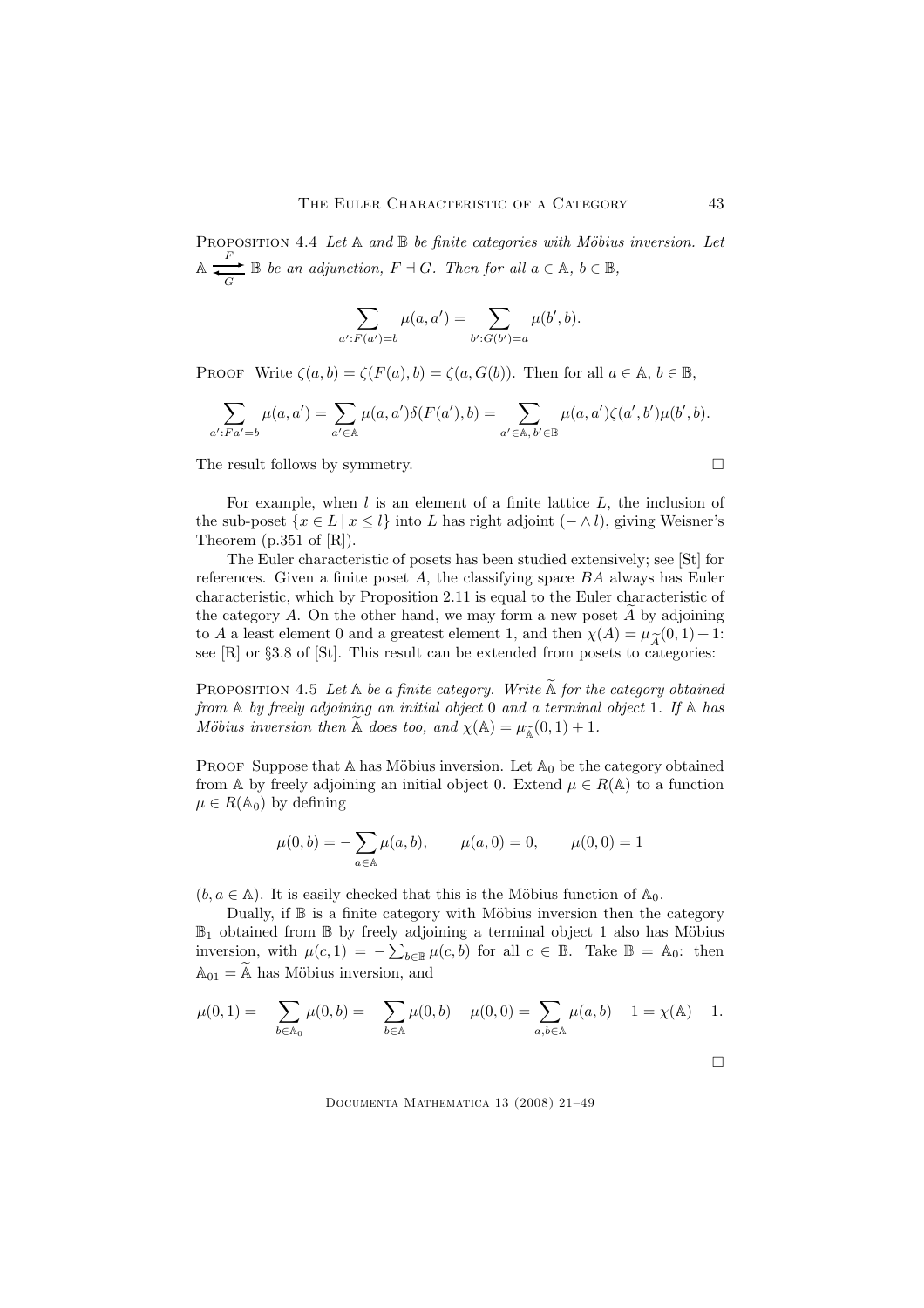REMARK Given categories  $\mathbb{B}$ ,  $\mathbb{A}$  and a functor  $M : \mathbb{B}^{op} \times \mathbb{A} \longrightarrow$  **Set**, the collage of M is the category  $\mathbb C$  formed by taking the disjoint union of  $\mathbb B$  and  $\mathbb A$ and adjoining one arrow  $b \longrightarrow a$  for each  $b \in \mathbb{B}$ ,  $a \in \mathbb{A}$  and  $m \in M(b, a)$ , with composition defined using  $M$  [CKW]. Assuming finiteness, if  $\mathbb B$  and A have Möbius inversion then so does  $\mathbb{C}$ :

$$
\mu_{\mathbb{C}}(b, b') = \mu_{\mathbb{B}}(b, b'), \qquad \mu_{\mathbb{C}}(a, a') = \mu_{\mathbb{A}}(a, a'), \qquad \mu_{\mathbb{C}}(a, b) = 0,
$$
  

$$
\mu_{\mathbb{C}}(b, a) = -\sum_{b', a'} \mu_{\mathbb{B}}(b, b') |M(b', a')| \mu_{\mathbb{A}}(a', a)
$$

 $(b, b' \in \mathbb{B}, a, a' \in \mathbb{A})$ . In the proof above, the calculation of the Möbius function of  $A_0$  is the special case where  $\mathbb B$  is the terminal category and M has constant value 1. The ordinal sum of posets is another special case. Moreover, one easily deduces a formula for the Euler characteristic of a collage, which in the special case of posets is essentially Theorem 3.1 of Walker [Wk].

Let us now look at the different generalization of Rota's Möbius inversion proposed, independently, by Content, Lemay and Leroux [CLL] and by Haigh [H]. (See also [Lr] and §4 of [La]. Haigh briefly considered the same generalization as here, too; see 3.5 of [H].) Given a sufficiently finite category A, they take the algebra  $I(\mathbb{A})$  of functions from {arrows of  $\mathbb{A}$ } to  $\mathbb{Q}$  (or more generally, to some base commutative ring), with a convolution product:

$$
(\theta \phi)(f) = \sum_{hg=f} \theta(g)\phi(h).
$$

Taking  $\zeta \in I(\mathbb{A})$  to have constant value 1, they call the Möbius function of A the inverse  $\mu = \zeta^{-1}$  in  $I(\mathbb{A})$ , if it exists. When A is a poset, this agrees with Rota; when A is a monoid, it agrees with Cartier and Foata [CF].

They seek to solve a harder problem than we do: if a finite category A has Möbius inversion in their sense then it does in ours (with  $\mu(a, b)$  =  $\sum_{f \in \mathbb{A}(a,b)} \mu(f)$ , but not conversely. For instance, a non-trivial finite group never has Möbius inversion in their sense, but always does in ours.

#### 5 Appendix: category theory

Here follows a skeletal account of some standard notions: category of elements, flat functors, and Cauchy-completeness. Details can be found in texts such as [Bo]. Throughout, A denotes a small category.

Let  $X : \mathbb{A} \longrightarrow$  Set. The *category of elements*  $\mathbb{E}(X)$  of X has as objects all pairs  $(a, x)$  where  $a \in A$  and  $x \in X(a)$ , and as maps  $(a, x) \longrightarrow (a', x')$  all maps  $f: a \longrightarrow a'$  in A such that  $(X(f))(x) = x'$ .

Similarly, let  $X : A \longrightarrow \mathbf{Cat}$ , where **Cat** is the category of small categories and functors. Then X has a *category of elements*  $E(X)$ ; its objects are pairs  $(a, x)$  where  $a \in A$  and  $x \in X(a)$ , and its maps  $(a, x) \longrightarrow (a', x')$  are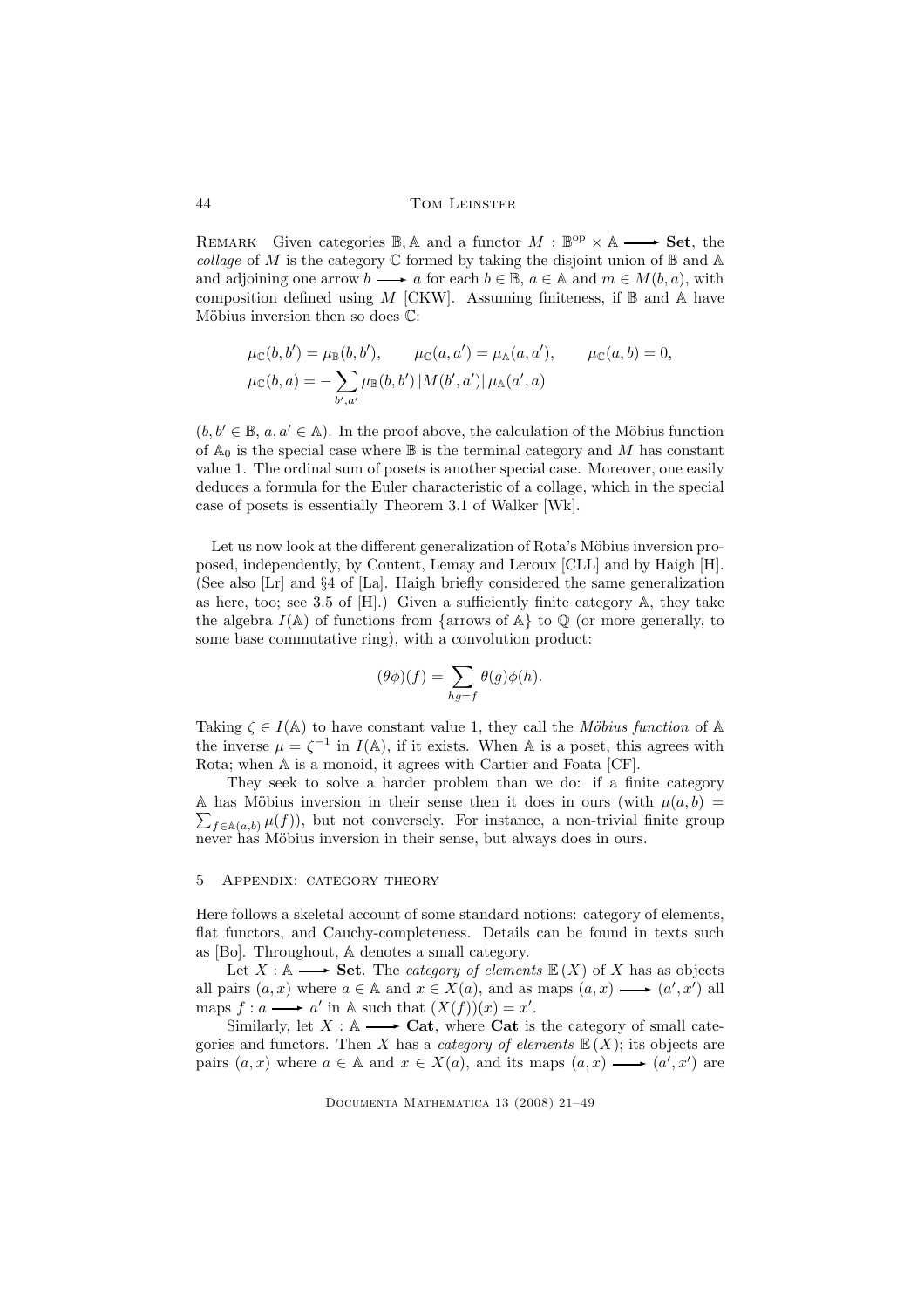pairs  $(f, \xi)$  where  $f : a \longrightarrow a'$  in A and  $\xi : (X(f))(x) \longrightarrow x'$  in  $X(a')$ . This definition can be made even when  $X$  is a *weak functor* or *pseudofunctor*, that is, only preserves composition and identities up to coherent isomorphism. The weak functors  $\mathbb{A} \longrightarrow \mathbf{Cat}$  correspond to the fibrations over  $\mathbb{A}^{\text{op}}$ ; see [Bo].

A set can be viewed as a discrete category (one in which the only maps are the identities). From this point of view, Set-valued functors are special Catvalued functors, and the second definition of the category of elements extends the first.

Any two functors  $Y : \mathbb{A}^{\text{op}} \longrightarrow \mathbf{Set}$  and  $X : \mathbb{A} \longrightarrow \mathbf{Set}$  have a tensor product  $Y \otimes X$ , a set, defined by

$$
Y \otimes X = \left(\coprod_{a \in \mathbb{A}} Y(a) \times X(a)\right) / \sim
$$

where  $\sim$  is the equivalence relation generated by  $(y,(X(f))(x)) \sim$  $((Y(f))(y), x)$  whenever  $f : a \longrightarrow b, x \in X(a)$  and  $y \in Y(b)$ . (It may be helpful to think of X and Y as left and right A-modules.) A functor  $X : A \rightarrow$ Set is *flat* if

$$
-\otimes X:[{\mathbb A}^{\rm op},{\bf Set}]\longrightarrow {\bf Set}
$$

preserves finite limits. An equivalent condition is that  $E(X)$  is *cofiltered*, that is, every finite diagram in  $\mathbb{E}(X)$  admits at least one cone.

PROPOSITION 5.1 The following conditions on a functor  $X : A \longrightarrow$  Set are equivalent:

- a. X is nondegenerate (in the sense of 3.2)
- b. every connected-component of  $E(X)$  is cofiltered
- c. X is a sum of flat functors.
- d.  $\otimes X$  : [A<sup>op</sup>, Set] → Set preserves finite connected limits

PROOF See [Ln] or [ABLR].  $\Box$ 

An idempotent  $e: a \longrightarrow a$  in A *splits* if there exist  $a \xrightarrow{i} b$  such that  $si = 1$  and  $is = e$ . The category A is *Cauchy-complete* if every idempotent in A splits. (This is a very weak form of completeness. Let  $\mathbb I$  be the category consisting of one object, the identity on it, and an idempotent u. Then a splitting of e is precisely a limit of the functor  $\mathbb{I} \longrightarrow \mathbb{A}$  defined by  $u \longmapsto e$ .) All of the examples of categories in this paper are Cauchy-complete, except that a finite monoid is Cauchy-complete if and only if it is a group.

LEMMA 5.2 Let  $\mathbb A$  be a Cauchy-complete category and  $X : \mathbb A \longrightarrow$  Set a finite functor. Then  $X$  is familially representable if and only if  $X$  is nondegenerate.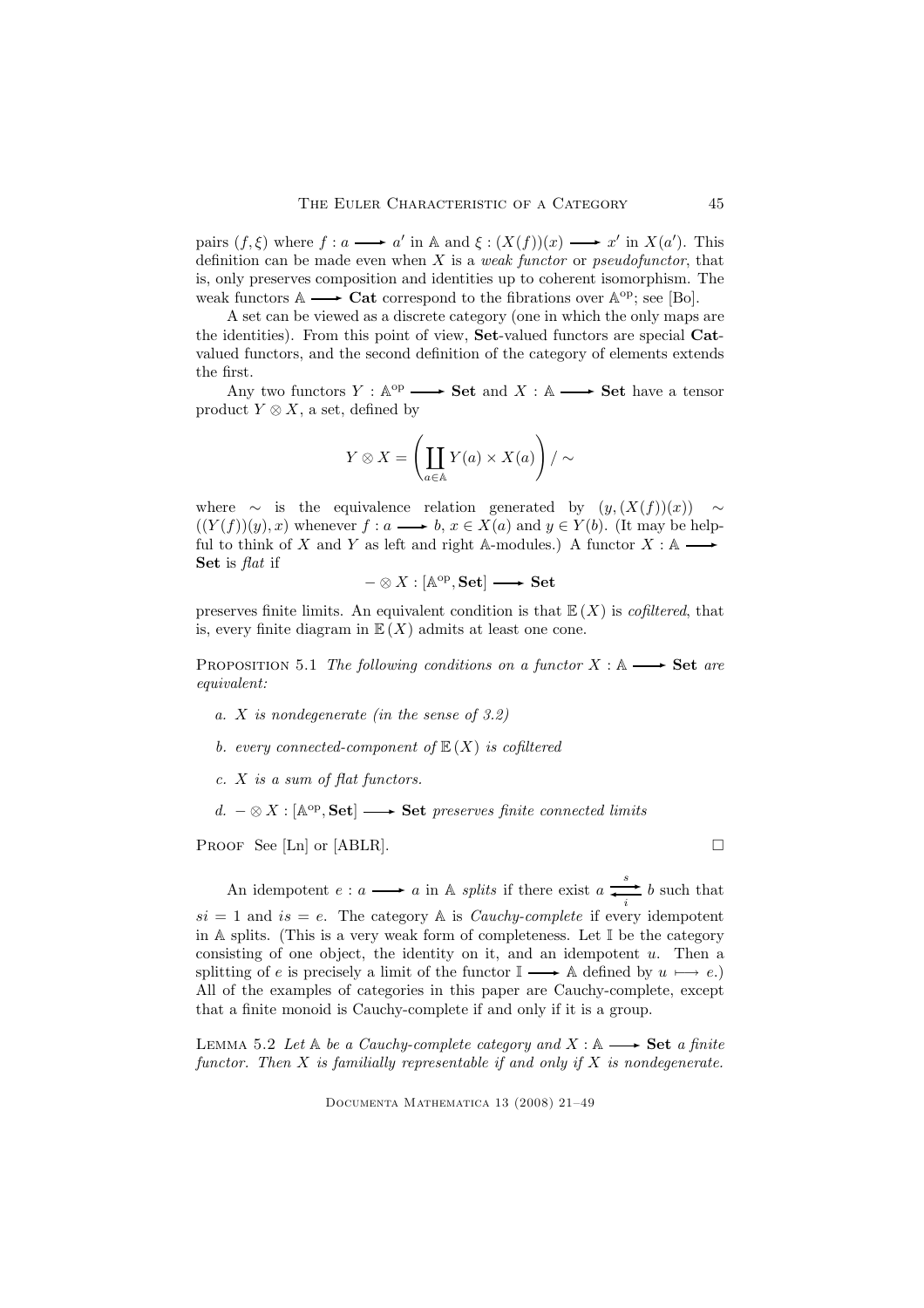As in §1, 'finite' means that  $\mathbb{E}(X)$  is a finite category.

**PROOF** By Proposition 5.1, it is enough to prove that a finite functor  $X$  is representable if and only if it is flat. 'Only if' is immediate.

For 'if', suppose that X is flat. Then  $\mathbb{E}(X)$  is cofiltered and finite, so the identity functor  $1_{\mathbb{E}(X)}$  admits a cone. Also,  $\mathbb{E}(X)$  is Cauchy-complete since A is. Now, if  $\mathbb C$  is a Cauchy-complete category and  $(j \xrightarrow{p_c} c)_{c \in \mathbb C}$  is a cone on  $1_{\mathbb C}$ then  $p_i$  is idempotent, and the object through which it splits is initial. Hence  $\mathbb{E}(X)$  has an initial object; equivalently, X is representable.

**REFERENCES** 

- [ABLR] Jiří Adámek, Francis Borceux, Stephen Lack, Jiří Rosický, A classification of accessible categories, Journal of Pure and Applied Algebra 175 (2002), 7–30.
- [BB] Kenneth Baclawski, Anders Björner, Fixed points in partially ordered sets, Advances in Mathematics 31 (1979), 263–287.
- [BD] John Baez, James Dolan, From finite sets to Feynman diagrams, in Mathematics Unlimited—2001 and Beyond, Springer, 2001.
- [Ba] Hyman Bass, Euler characteristics and characters of discrete groups, Invent. Math. 35 (1976), 155–196.
- [BL] Clemens Berger, Tom Leinster, The Euler characteristic of a category as the sum of a divergent series, Homology, Homotopy and Applications 10(1), 2008, 41–51.
- [BLL] F. Bergeron, G. Labelle, P. Leroux, Combinatorial Species and Tree-Like Structures, Encyclopedia of Mathematics and its Applications 67, Cambridge University Press, 1998.
- [Bo] Francis Borceux, Handbook of Categorical Algebra 1: Basic Category Theory, Encyclopedia of Mathematics and its Applications 50, Cambridge University Press, 1998.
- [CJ1] Aurelio Carboni, Peter Johnstone, Connected limits, familial representability and Artin glueing, *Math. Structures Comput. Sci.* 5 (1995), 441–459.
- [CJ2] Aurelio Carboni, Peter Johnstone, Corrigenda for: "Connected limits, familial representability and Artin glueing", Math. Structures Comput. Sci. 14 (2004), 185–187.
- [CKW] A. Carboni, G.M. Kelly, R.J. Wood, A 2-categorical approach to change of base and geometric morphisms I, Cahiers Top. Géom. Diff. 32 (1991), 47–95.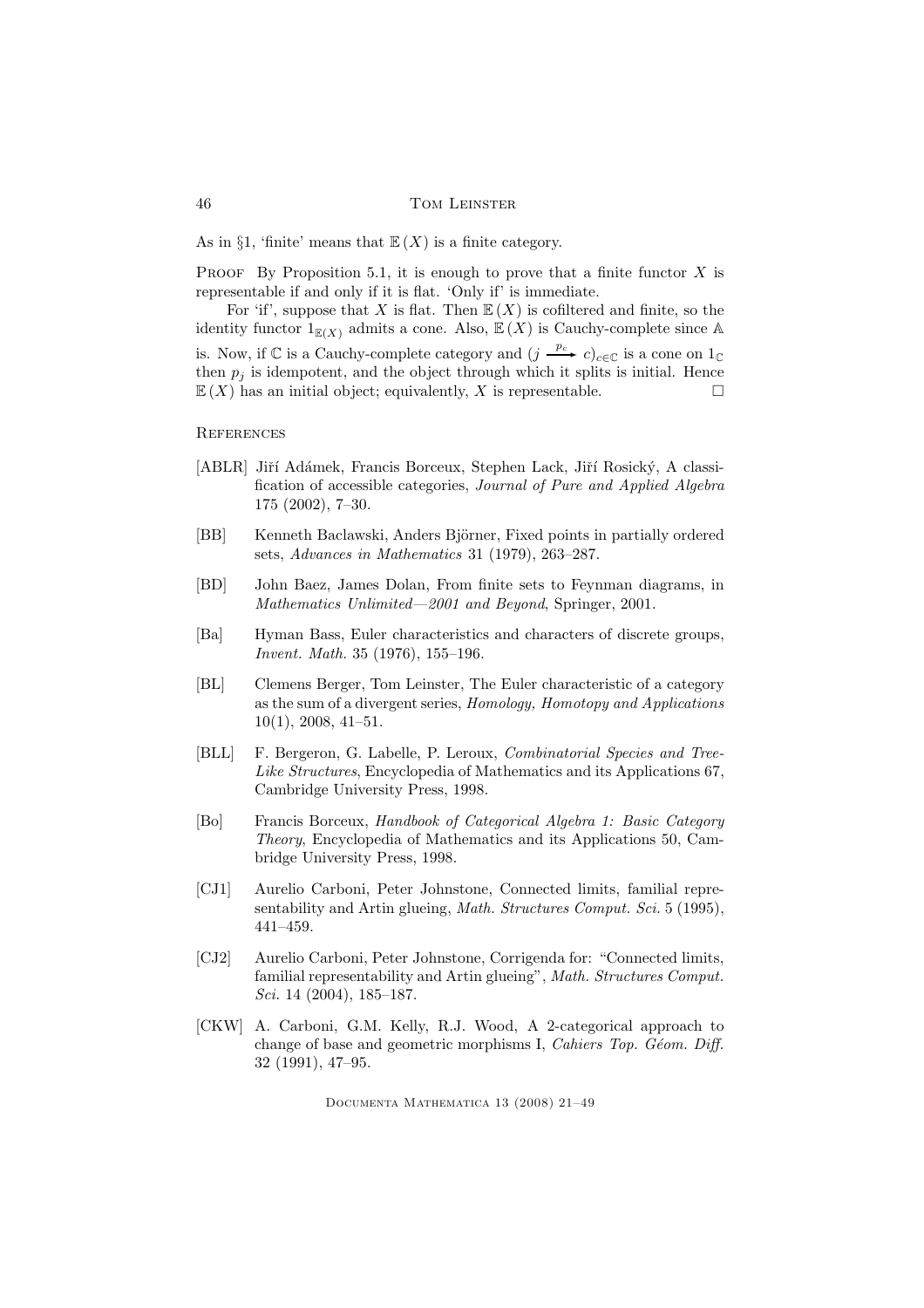- [CF] P. Cartier, D. Foata, Problèmes Combinatoires de Commutation et Réarrangements, Lecture Notes in Mathematics 85, Springer, 1969.
- [Co] Joel M. Cohen, La caratteristica di Eulero a valori reali, Rend. Sem. Mat. Fis. Milano 47 (1977), 233–239.
- [CLL] Mireille Content, François Lemay, Pierre Leroux, Catégories de Möbius et fonctorialités: un cadre général pour l'inversion de Möbius, J. Combin. Theory Ser. A 28 (1980), 169–190.
- [D] Arne Dür, Möbius Functions, Incidence Algebras and Power Series Representations, Lecture Notes in Mathematics 1202, Springer, 1986.
- [Fa] F.D. Farmer, Cellular homology for posets, Math. Japonica 23 (1979), 607–613.
- [Fo] Jon Folkman, The homology groups of a lattice, J. Math. Mech. 15 (1966), 631–636.
- [FK] P. Freyd, G.M. Kelly, Categories of continuous functors I, J. Pure Appl. Algebra 2 (1972), 169–191.
- [G] Curtis Greene, The Möbius function of a partially ordered set, in I. Rival (ed.), Ordered Sets, NATO Advanced Study Institute Series C, 1982.
- [H] John Haigh, On the Möbius algebra and the Grothendieck ring of a finite category, J. London Math. Soc. (2) 21 (1980), 81–92.
- $[J]$  André Joyal, Une théorie combinatoire des séries formelles, Adv. Math. 42 (1981), 1–82.
- [KR] Daniel A. Klain, Gian-Carlo Rota, Introduction to Geometric Probability, Lezioni Lincee, Cambridge University Press, 1997.
- [La] F. William Lawvere, Taking categories seriously, in Seminar and Workshop on Category Theory and Applications, Rev. Colombiana Mat. 20 (1986); reprinted as Repr. Theory Appl. Categ. No. 8 (2005), 1–24.
- [Ln] Tom Leinster, A general theory of self-similarity I, arXiv:math.DS/ 0411344 (2004).
- [Lr] Pierre Leroux, Les catégories de Möbius, in A. Bastiani, C. Ehresmann (eds.), Deuxième Colloque sur l'Algèbre des Catégories, Centre National de la Recherche Scientifique, 1975.
- [Lü] Wolfgang Lück, Transformation Groups and Algebraic K-Theory, Lecture Notes in Mathematics 1408, Springer, 1989.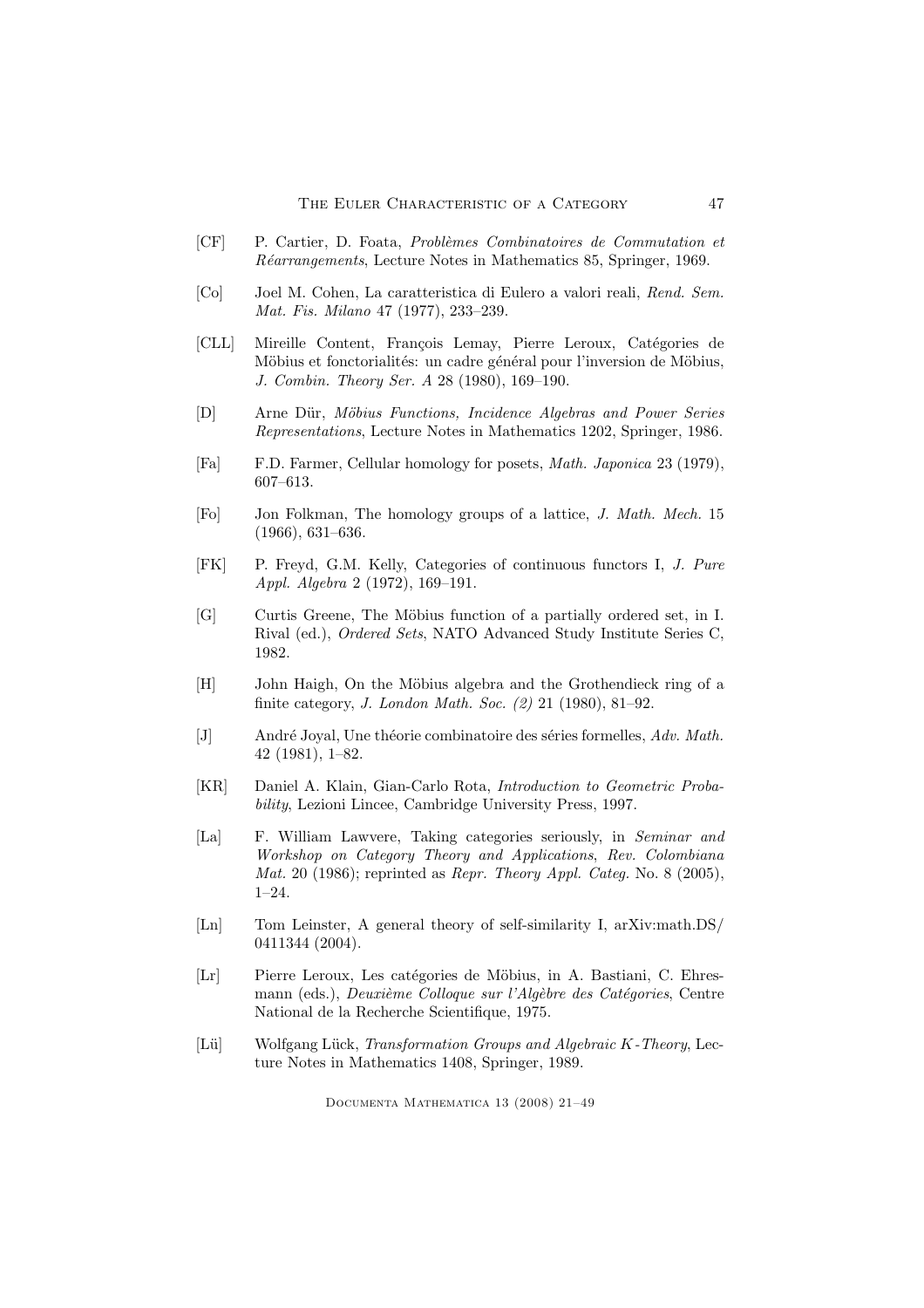- [MS] Robert D. MacPherson, David J. Srolovitz, The von Neumann relation generalized to coarsening of three-dimensional microstructures, Nature 446, No. 7139 (26 April 2007), 1053–1055.
- [M] Ieke Moerdijk, Orbifolds as groupoids: an introduction, in Orbifolds in Mathematics and Physics, Contemp. Math. 310, Amer. Math. Soc., 2002.
- [MP] I. Moerdijk, D.A. Pronk, Simplicial cohomology of orbifolds, *Indag.* Math. (N.S.) 10 (1999), 269–293.
- [Pa] Robert Paré, Contravariant functors on finite sets and Stirling numbers, Theory and Applications of Categories 6 (1999), 65–76.
- [Pr1] J. Propp, Euler measure as generalized cardinality, arXiv:math.CO/ 0203289 (2002).
- [Pr2] J. Propp, Exponentiation and Euler measure, Algebra Universalis 49 (2003), 459–471.
- [Pu] A. Pultr, On the homology theory of partially ordered sets (Russian), Soobšč. Akad. Nauk Gruzin. SSR 34 (1964), 25-30.
- [R] Gian-Carlo Rota, On the foundations of combinatorial theory I: theory of Möbius functions, Z. Wahrscheinlichkeitstheorie und Verw. Gebiete 2 (1964), 340–368.
- [Sc1] Stephen H. Schanuel, Negative sets have Euler characteristic and dimension, Category Theory (Como, 1990), 379–385, Lecture Notes in Math. 1488, Springer, 1991.
- [Sc2] Stephen H. Schanuel, What is the length of a potato? An introduction to geometric measure theory, in Categories in Continuum Physics, Lecture Notes in Math. 1174, Springer, 1986.
- [Sp] T.P. Speed, On the Möbius function of  $Hom(P,Q)$ , Bull. Austral. Math. Soc. 29 (1984), 39–46.
- [St] Richard P. Stanley, Enumerative Combinatorics, Vol. I, Cambridge Studies in Advanced Mathematics 49, Cambridge University Press, corrected reprint 1997.
- [Wk] James W. Walker, Homotopy type and Euler characteristic of partially ordered sets, Europ. J. Combinatorics 2 (1981), 373–384.
- [Wl] C.T.C. Wall, Rational Euler characteristic, Proc. Cambridge Philos. Soc. 57 (1961), 182-184.